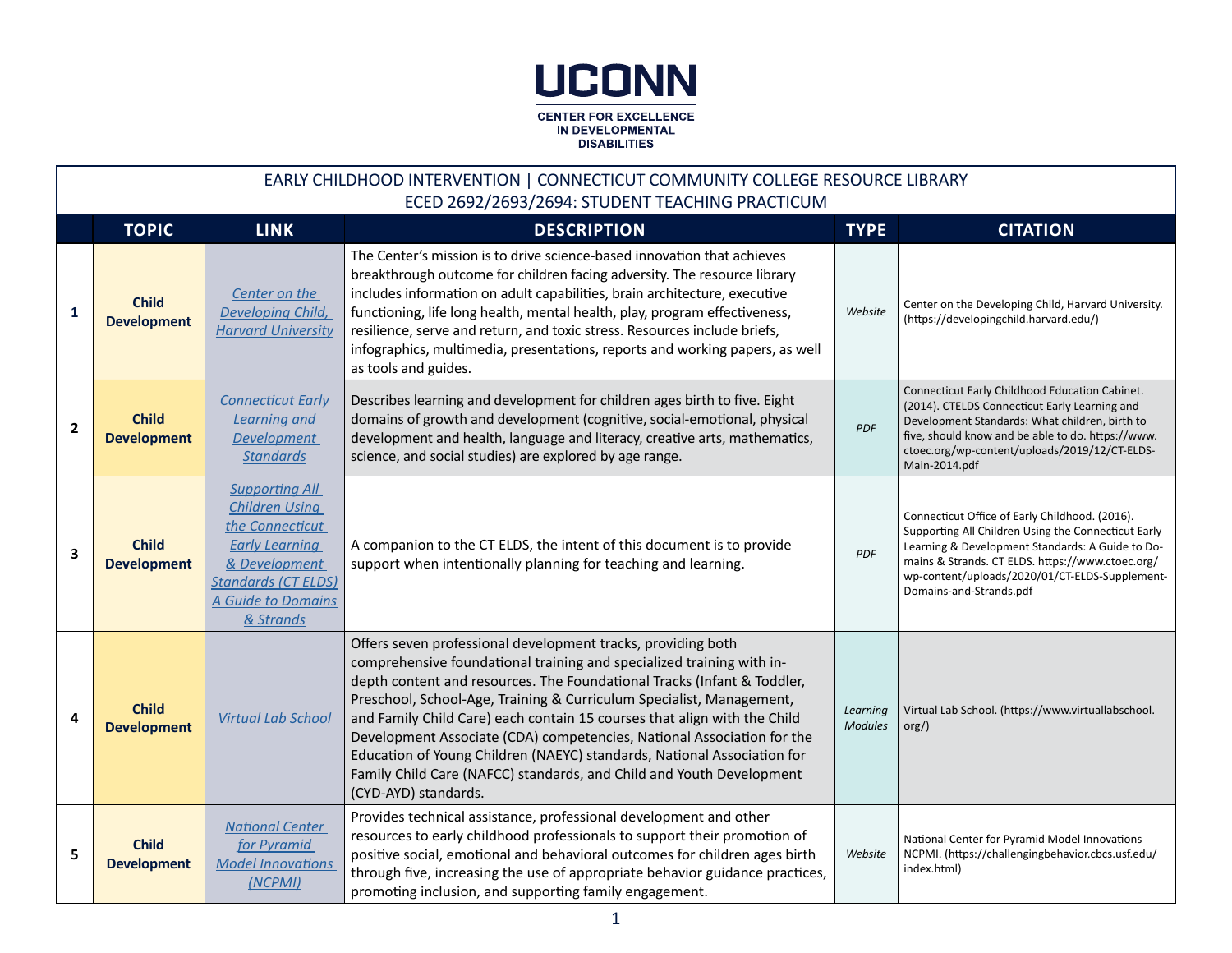|                         | <b>TOPIC</b>                                    | <b>LINK</b>                                                                                                                                                                                                                                                 | <b>DESCRIPTION</b>                                                                                                                                                                                                                                                                     | <b>TYPE</b>                | <b>CITATION</b>                                                                                                                                                                                                                                                                                                                                                                                             |
|-------------------------|-------------------------------------------------|-------------------------------------------------------------------------------------------------------------------------------------------------------------------------------------------------------------------------------------------------------------|----------------------------------------------------------------------------------------------------------------------------------------------------------------------------------------------------------------------------------------------------------------------------------------|----------------------------|-------------------------------------------------------------------------------------------------------------------------------------------------------------------------------------------------------------------------------------------------------------------------------------------------------------------------------------------------------------------------------------------------------------|
| 6                       | <b>Children with</b><br><b>Exceptionalities</b> | <b>Connecticut Parent</b><br><b>Advocacy Center</b><br>Connecticut's<br><b>Resource for</b><br>Children with<br><b>Disabilities</b>                                                                                                                         | Their mission is to educate, support and empower Connecticut's diverse<br>families of children and youth with disabilities, ages birth to 26, and the<br>professionals who serve them.                                                                                                 | Website                    | Connecticut Parent Advocacy Center Connecticut's<br>Resource for Children with Disabilities. (http://<br>cpacinc.org/)                                                                                                                                                                                                                                                                                      |
| $\overline{\mathbf{z}}$ | <b>Children with</b><br><b>Exceptionalities</b> | <b>IRIS Center</b>                                                                                                                                                                                                                                          | The IRIS Center is a national center dedicated to improving education<br>outcomes for all children, especially those with disabilities birth through<br>age twenty-one, through the use of effective evidence-based practices and<br>interventions.                                    | Learning<br><b>Modules</b> | IRIS Center (https://iris.peabody.vanderbilt.edu/#-<br>content)                                                                                                                                                                                                                                                                                                                                             |
| 8                       | <b>Dual Language</b><br><b>Learners</b>         | <b>Gathering and</b><br><b>Using Language</b><br><b>Information That</b><br><b>Families Share</b>                                                                                                                                                           | Provides statistics on dual language learners in Head Start, what questions<br>to ask families to gather information about their child, and what one can<br>learn and why it matters to collect this information.                                                                      | <b>PDF</b>                 | Early Childhood Learning & Knowledge Center.<br>(n.d.). Gathering and Using Language Information<br>That Families Share. Head Start. ECLKC. https://<br>eclkc.ohs.acf.hhs.gov/sites/default/files/pdf/gather-<br>ing-using-language-information.pdf                                                                                                                                                         |
| 9                       | <b>Dual Language</b><br><b>Learners</b>         | <b>Policy Statement</b><br>on Supporting the<br>Development of<br><b>Dual Language</b><br>Learners in Early<br><b>Childhood Programs</b>                                                                                                                    | Presents recommendations that promote the development and learning of<br>young children who are dual language learners, ages birth to five years.                                                                                                                                      | Policy<br>State-<br>ment   | U.S. Department of Health and Human Services &<br>U.S. Department of Education. (n.d.). Policy State-<br>ment on Supporting the Development of DLL in EC<br>Programs. https://www2.ed.gov/about/inits/ed/<br>earlylearning/files/dll-policy-statement-2016.pdf                                                                                                                                              |
| 10                      | <b>Dual Language</b><br><b>Learners</b>         | <b>Supporting All</b><br><b>Children Using</b><br>the Connecticut<br><b>Early Learning</b><br>and Development<br><b>Standards (CT ELDS)</b><br><b>Dual Language</b><br>Learners                                                                             | A companion resource to the Dual Language Development Framework<br>found within the CT ELDS. It provides information about dual language<br>learner development as well as strategies for supporting the learning and<br>development of young children who are dual language learners. | PDF                        | Connecticut Office of Early Childhood. (2016).<br>Supporting All Children Using the Connecticut Early<br>Learning & Development Standards: Dual Language<br>Learners. CT ELDS. https://www.ctoec.org/wp-con-<br>tent/uploads/2020/01/CT-ELDS-Supplement-Du-<br>al-Language-Learners.pdf                                                                                                                     |
| 11                      | <b>Dual Language</b><br><b>Learners</b>         | <b>Division for Early</b><br>Childhood (DEC)<br><b>Position Statement:</b><br><b>Responsiveness</b><br>to ALL Children,<br>Families, and<br>Professionals:<br><b>Integrating Cultural</b><br>and Linguistic<br><b>Diversity into Policy</b><br>and Practice | Addresses implications for culturally and linguistically responsive practice<br>when working with young children and their families with culturally and<br>linguistically diverse backgrounds.                                                                                         | Position<br>State-<br>ment | Division for Early Childhood of the council for<br>Exceptional Children Workgroup. (2010). DEC<br>Position Statement: Responsiveness to ALL Children,<br>Families, and Professionals: Integrating Cultural and<br>Linguistic Diversity into Policy and Practice. Division<br>for Early Childhood of the council for Exceptional<br>Children. https://www.decdocs.org/position-state-<br>ment-family-culture |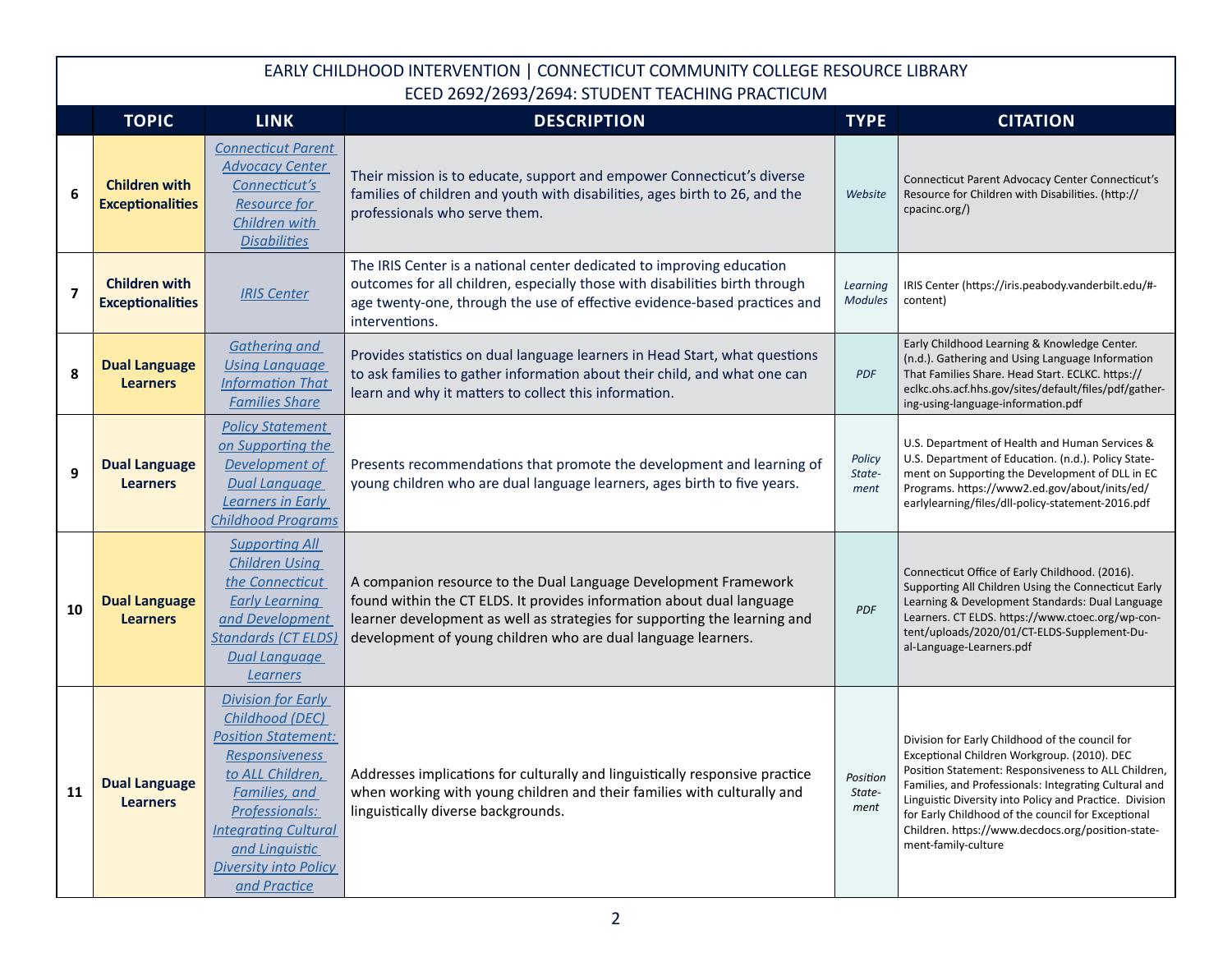|    | <b>TOPIC</b>                                                                                      | <b>LINK</b>                                                                                                                                         | <b>DESCRIPTION</b>                                                                                                                                                                                                                                                                                                                                                                                                                                                                                                                                                            | <b>TYPE</b>                | <b>CITATION</b>                                                                                                                                                                                                                                                          |
|----|---------------------------------------------------------------------------------------------------|-----------------------------------------------------------------------------------------------------------------------------------------------------|-------------------------------------------------------------------------------------------------------------------------------------------------------------------------------------------------------------------------------------------------------------------------------------------------------------------------------------------------------------------------------------------------------------------------------------------------------------------------------------------------------------------------------------------------------------------------------|----------------------------|--------------------------------------------------------------------------------------------------------------------------------------------------------------------------------------------------------------------------------------------------------------------------|
| 12 | <b>Dual Language</b><br><b>Learners</b>                                                           | <b>Meeting the Needs</b><br>of Culturally and<br>Linguistically<br><b>Diverse Families:</b><br>Position<br><b>Statements, Papers</b><br>and Reports | Includes links to multiple position statements, papers, and reports on the<br>topic of meeting the needs of culturally and linguistically diverse children<br>and their families.                                                                                                                                                                                                                                                                                                                                                                                             | Position<br>State-<br>ment | Early Childhood Technical Assistance Center. (n.d.).<br>Meeting the Needs of Culturally and Linguistically<br>Diverse Families: Position Statements, Papers and<br>Reports. https://ectacenter.org/topics/personnel/<br>perscultdiv.asp                                  |
| 13 | Early<br>Intervention /<br><b>Early</b><br><b>Childhood</b><br><b>Special</b><br><b>Education</b> | <b>Early Intervention</b><br><b>Video Library</b>                                                                                                   | This video library includes 17 videos pertaining to Individualized Family<br>Service Plan (IFSP) development.                                                                                                                                                                                                                                                                                                                                                                                                                                                                 | Video                      | Early Intervention. (n.d.). IFSP Development Video<br>Library [Video]. https://sites.google.com/a/vcu.edu/<br>early-intervention-video-library/ifsp-development                                                                                                          |
| 14 | <b>Early</b><br>Intervention /<br>Early<br><b>Childhood</b><br><b>Special</b><br><b>Education</b> | <b>Transition from</b><br><b>Early Intervention</b><br>to Preschool: Model<br><b>IEP Meeting</b>                                                    | Illustrates a child's transition Individualized Education Program (IEP)<br>meeting to preschool special education. (Video Length: 14:06)                                                                                                                                                                                                                                                                                                                                                                                                                                      | Video                      | Utah Parent Center. (2012, July 12). Transition<br>from Early Intervention to Preschool: Model IEP<br>Meeting [Video]. YouTube. https://www.youtube.<br>com/watch?v=MWnbHPMg2EA&ab_channel=Utah-<br>ParentCenter                                                         |
| 15 | Early<br><b>Learning and</b><br><b>Development</b><br><b>Standards</b>                            | Connecticut<br><b>Documentation and</b><br>Observation for<br><b>Teaching System (CT</b><br><b>DOTS</b> ) Observation<br><b>Progressions</b>        | A framework to guide early childhood professionals in a process of<br>monitoring children's progress on the skills, abilities and behaviors found<br>in the Connecticut Early Learning and Development Standards (CT ELDS).<br>CT DOTS supports early childhood professionals to observe children in<br>naturally occurring situations and to plan engaging experiences that allow<br>for more intentional observations. CT DOTS also provides a structure<br>for early childhood professionals to partner with families in sharing<br>information about individual children. | PDF                        | Connecticut Office of Early Childhood. (2018).<br>Documentation and Observation for Teaching<br>System: Observation Progressions. CT DOTS. https://<br>www.ctoec.org/wp-content/uploads/2020/06/<br>CT-DOTS-Documentation-and-Observa-<br>tion-for-Teaching-System.pdf   |
| 16 | <b>Early</b><br><b>Learning and</b><br><b>Development</b><br><b>Standards</b>                     | Connecticut<br>Documentation and<br>Observation for<br><b>Teaching System</b><br>(CT DOTS) User's<br><b>Manual</b>                                  | This user's manual provides important information regarding the<br>appropriate use of the CT DOTS Observation Progressions framework.                                                                                                                                                                                                                                                                                                                                                                                                                                         | <b>PDF</b>                 | Connecticut Office of Early Childhood. (2018). Doc-<br>umentation and Observation for Teaching System:<br>User's Manual. CT DOTS. https://www.ctoec.org/<br>wp-content/uploads/2020/06/CT-DOTS-user-man-<br>ual.pdf                                                      |
| 17 | <b>Early</b><br><b>Learning and</b><br><b>Development</b><br><b>Standards</b>                     | <b>Connecticut Early</b><br>Learning and<br><b>Development</b><br><b>Standards</b>                                                                  | Describes learning and development for children ages birth to five. Eight<br>domains of growth and development (cognitive, social-emotional, physical<br>development and health, language and literacy, creative arts, mathematics,<br>science, and social studies) are explored by age range.                                                                                                                                                                                                                                                                                | <b>PDF</b>                 | Connecticut Early Childhood Education Cabinet.<br>(2014). CTELDS Connecticut Early Learning and<br>Development Standards: What children, birth to<br>five, should know and be able to do. https://www.<br>ctoec.org/wp-content/uploads/2019/12/CT-ELDS-<br>Main-2014.pdf |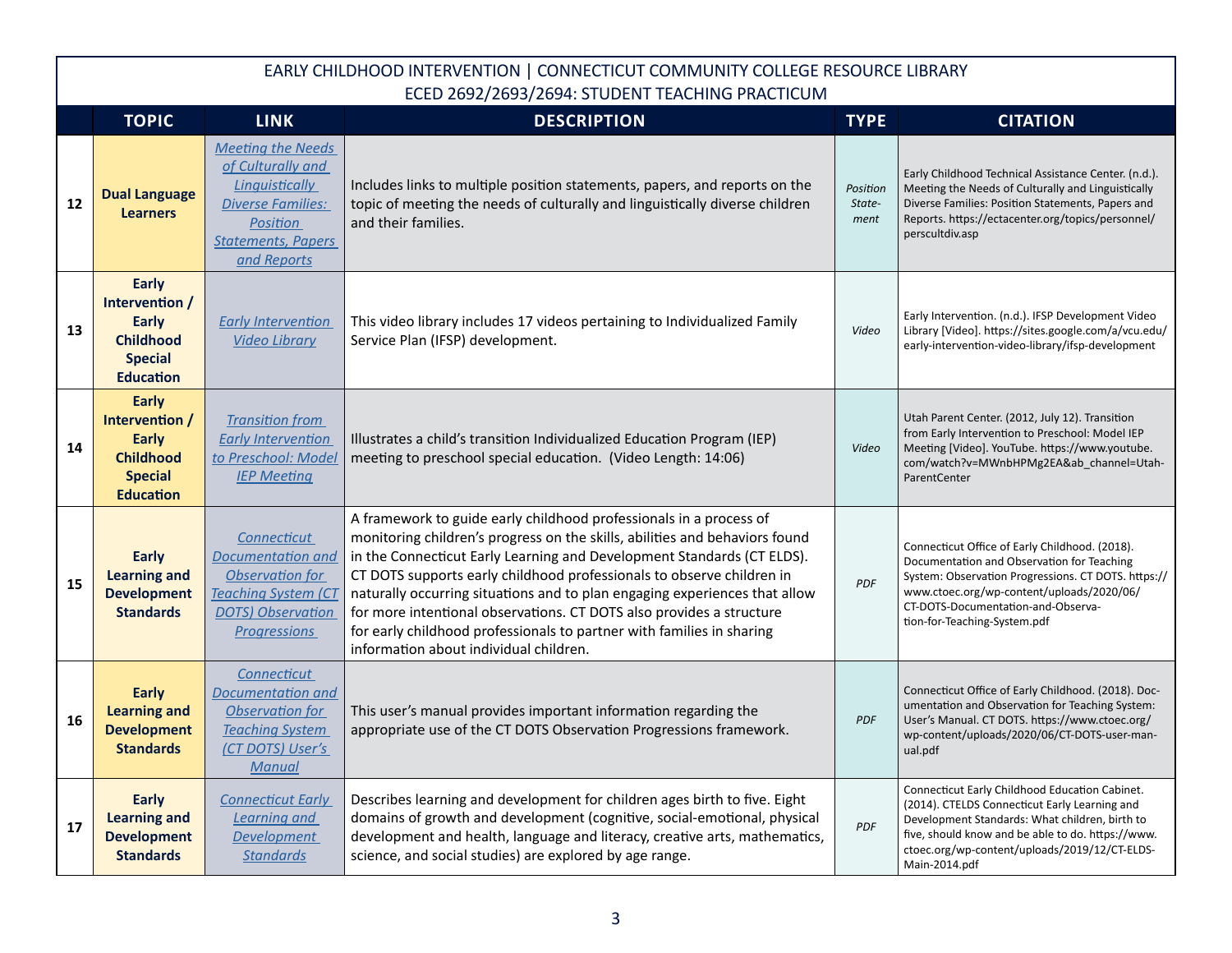|    | <b>TOPIC</b>                                                                  | <b>LINK</b>                                                                                                                                                                                    | <b>DESCRIPTION</b>                                                                                                                                                                                                                                                                                                                                                                                        | <b>TYPE</b> | <b>CITATION</b>                                                                                                                                                                                                                                                                                 |
|----|-------------------------------------------------------------------------------|------------------------------------------------------------------------------------------------------------------------------------------------------------------------------------------------|-----------------------------------------------------------------------------------------------------------------------------------------------------------------------------------------------------------------------------------------------------------------------------------------------------------------------------------------------------------------------------------------------------------|-------------|-------------------------------------------------------------------------------------------------------------------------------------------------------------------------------------------------------------------------------------------------------------------------------------------------|
| 18 | <b>Early</b><br><b>Learning and</b><br><b>Development</b><br><b>Standards</b> | <b>Supporting All</b><br><b>Children Using</b><br>the Connecticut<br><b>Early Learning</b><br>& Development<br><b>Standards (CT ELDS)</b><br>A Guide to Domains<br>& Strands                   | A companion to the CT ELDS, the intent of this document is to provide<br>support when intentionally planning for teaching and learning.                                                                                                                                                                                                                                                                   | PDF         | Connecticut Office of Early Childhood. (2016).<br>Supporting All Children Using the Connecticut Early<br>Learning & Development Standards: A Guide to Do-<br>mains & Strands. CT ELDS. https://www.ctoec.org/<br>wp-content/uploads/2020/01/CT-ELDS-Supplement-<br>Domains-and-Strands.pdf      |
| 19 | <b>Early</b><br><b>Learning and</b><br><b>Development</b><br><b>Standards</b> | <b>Supporting All</b><br><b>Children Using</b><br>the Connecticut<br><b>Early Learning</b><br>& Development<br><b>Standards (CT ELDS)</b><br><b>Building Meaningful</b><br><b>Curriculum</b>   | A companion to the CT ELDS, this document explores the components of<br>a rich, challenging and achievable curriculum. Topics of review include<br>intentional teaching, components of curriculum, ensuring a comprehensive<br>approach to curriculum, and curriculum planning and developing learning<br>experience plans.                                                                               | <b>PDF</b>  | Connecticut Office of Early Childhood. (2016).<br>Supporting All Children Using the Connecticut Early<br>Learning & Development Standards: Building Mean-<br>ingful Curriculum. CT ELDS. https://www.ctoec.<br>org/wp-content/uploads/2020/01/CT-ELDS-Supple-<br>ment-Meaningful-Curriculum.pdf |
| 20 | <b>Early Learning</b><br>and Develop-<br>ment Stan-<br>dards                  | <b>Supporting All</b><br><b>Children Using</b><br>the Connecticut<br><b>Early Learning</b><br>and Development<br><b>Standards (CT ELDS)</b><br><b>Dual Language</b><br>Learners                | A companion resource to the Dual Language Development Framework<br>found within the CT ELDS. It provides information about dual language<br>learner development as well as strategies for supporting the learning and<br>development of young children who are dual language learners.                                                                                                                    | <b>PDF</b>  | Connecticut Office of Early Childhood. (2016).<br>Supporting All Children Using the Connecticut Early<br>Learning & Development Standards: Dual Language<br>Learners. CT ELDS. https://www.ctoec.org/wp-con-<br>tent/uploads/2020/01/CT-ELDS-Supplement-Du-<br>al-Language-Learners.pdf         |
| 21 | <b>Early</b><br><b>Learning and</b><br><b>Development</b><br><b>Standards</b> | <b>Supporting All</b><br><b>Children Using</b><br>the Connecticut<br><b>Early Learning</b><br>and Development<br><b>Standards (CT ELDS)</b><br><b>Meeting the Needs</b><br>of Diverse Learners | A companion document to the CT ELDS, the intent of this document is<br>to provide guidance for supporting young children with disabilities. This<br>document includes practices and processes that lead early childhood<br>professionals to develop high expectations for young children with<br>disabilities and ensure their full access, participation, and benefit in early<br>learning environments. | <b>PDF</b>  | Connecticut Office of Early Childhood. (2006).<br>Supporting All Children Using the Connecticut<br>Early Learning & Development Standards: Meeting<br>the Needs of Diverse Learners. CT ELDS. https://<br>www.ctoec.org/wp-content/uploads/2020/01/<br>CT-ELDS-Supplement-Diverse-Learners.pdf  |
| 22 | <b>Inclusion</b>                                                              | <b>Supporting All</b><br><b>Children Using</b><br>the Connecticut<br><b>Early Learning</b><br>and Development<br><b>Standards (CT ELDS)</b><br><b>Meeting the Needs</b><br>of Diverse Learners | A companion document to the CT ELDS, the intent of this document is<br>to provide guidance for supporting young children with disabilities. This<br>document includes practices and processes that lead early childhood<br>professionals to develop high expectations for young children with<br>disabilities and ensure their full access, participation, and benefit in early<br>learning environments. | <b>PDF</b>  | Connecticut Office of Early Childhood. (2006).<br>Supporting All Children Using the Connecticut<br>Early Learning & Development Standards: Meeting<br>the Needs of Diverse Learners. CT ELDS. https://<br>www.ctoec.org/wp-content/uploads/2020/01/<br>CT-ELDS-Supplement-Diverse-Learners.pdf  |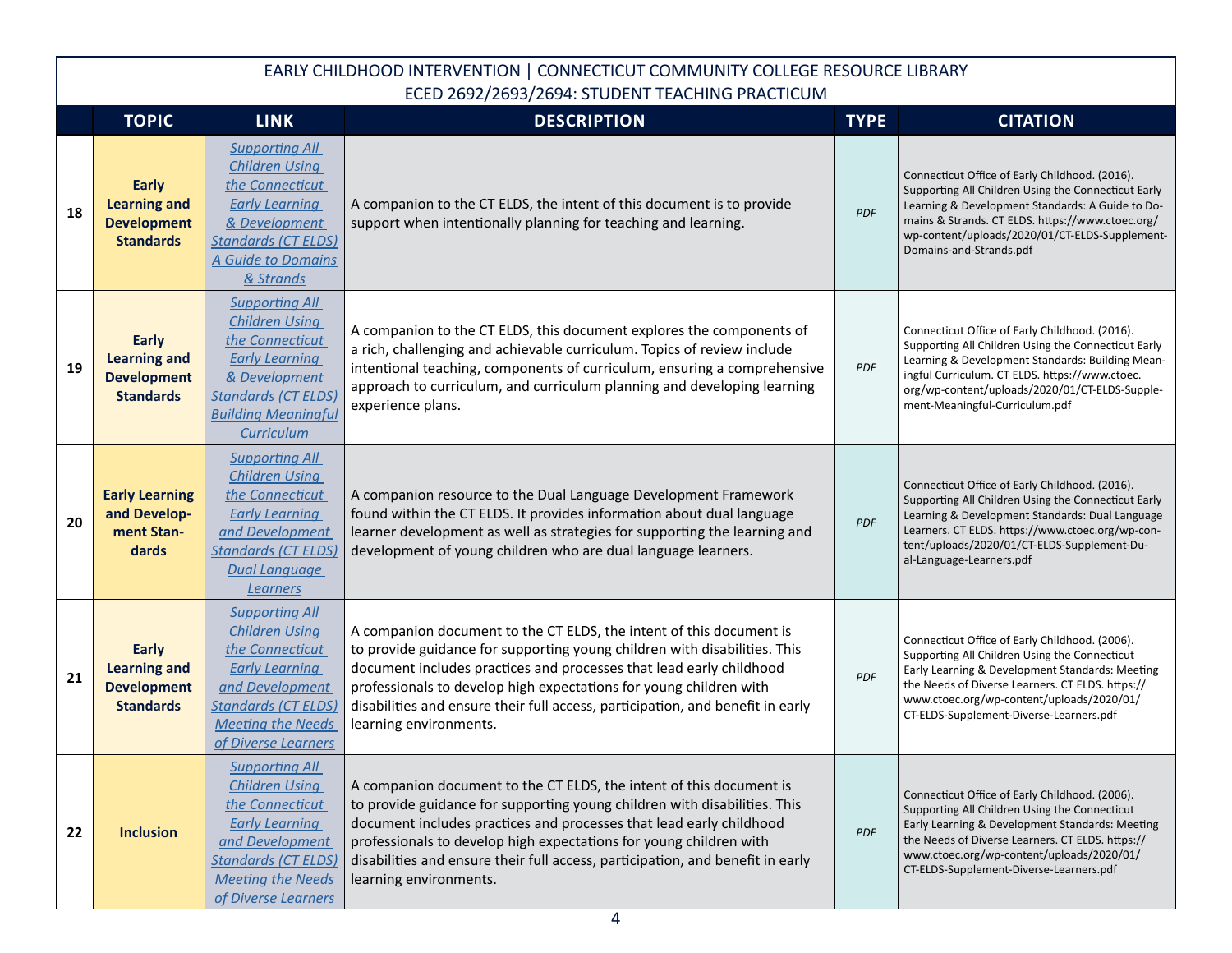|    | <b>TOPIC</b>                       | <b>LINK</b>                                                                                                                                                                                                                                                                  | <b>DESCRIPTION</b>                                                                                                                                                                                                                                                                                                                                                                                                           | <b>TYPE</b>                | <b>CITATION</b>                                                                                                                                                                                                                                                                                                |
|----|------------------------------------|------------------------------------------------------------------------------------------------------------------------------------------------------------------------------------------------------------------------------------------------------------------------------|------------------------------------------------------------------------------------------------------------------------------------------------------------------------------------------------------------------------------------------------------------------------------------------------------------------------------------------------------------------------------------------------------------------------------|----------------------------|----------------------------------------------------------------------------------------------------------------------------------------------------------------------------------------------------------------------------------------------------------------------------------------------------------------|
| 23 | <b>Family</b><br><b>Engagement</b> | <b>CONNECT Modules</b>                                                                                                                                                                                                                                                       | Learn about practices to solve dilemmas in early childhood settings.<br>Videos, activities and narratives will guide you through a process to learn<br>about serving children with disabilities effectively. Module topics include<br>embedded interventions, transition, communication for collaboration,<br>family-professional partnerships, assistive technology, dialogic reading<br>practices, and tiered instruction. | Learning<br><b>Modules</b> | The Center to Mobilize Early Childhood Knowledge.<br>(n.d.). CONNECT Modules. Division for Early Child-<br>hood. (https://connectmodules.dec-sped.org/)                                                                                                                                                        |
| 24 | <b>Family</b><br><b>Engagement</b> | <b>Connecticut Parent</b><br><b>Advocacy Center</b><br>Connecticut's<br><b>Resource for</b><br>Children with<br><b>Disabilities</b>                                                                                                                                          | Their mission is to educate, support and empower Connecticut's diverse<br>families of children and youth with disabilities, ages birth to 26, and the<br>professionals who serve them.                                                                                                                                                                                                                                       | Website                    | Connecticut Parent Advocacy Center Connecticut's<br>Resource for Children with Disabilities. (http://<br>cpacinc.org/)                                                                                                                                                                                         |
| 25 | <b>Family</b><br><b>Engagement</b> | <b>Full, Equal</b><br>and Equitable<br>Partnerships with<br><b>Families</b>                                                                                                                                                                                                  | Presents the definition of family engagement, guiding principles and<br>recommendations for capacity-building and provides examples of evidence-<br>based high-impact strategies for engaging families.                                                                                                                                                                                                                      | Website                    | Connecticut State Department of Education.<br>(2018). Full, Equal and Equitable Partnerships with<br>Families. https://portal.ct.gov/SDE/Publications/<br>Full-Equal-and-Equitable-Partnerships-with-Families                                                                                                  |
| 26 | <b>Family</b><br><b>Engagement</b> | <b>Policy Statement on</b><br><b>Family Engagement</b><br>from the Early Years<br>to the Early Grades                                                                                                                                                                        | Provides recommendations to early childhood professionals on family<br>engagement.                                                                                                                                                                                                                                                                                                                                           | Policy<br>State-<br>ment   | U.S. Department of Health and Human Services &<br>U.S. Department of Education. (2016). Policy State-<br>ment on Family Engagement from the Early Years<br>to the Early. https://www2.ed.gov/about/inits/ed/<br>earlylearning/files/policy-statement-on-family-en-<br>gagement.pdf                             |
| 27 | <b>Family</b><br><b>Engagement</b> | <b>Responding to</b><br>Linguistic and<br><b>Cultural Diversity</b><br><b>Recommendations</b><br>for Effective<br><b>Early Childhood</b><br><b>Education: A</b><br><b>Position Statement</b><br>of the National<br><b>Association of</b><br><b>Young Children</b><br>(NAFYC) | Identifies recommendations for working with children that are linguistically<br>and culturally diverse who speak languages other than English. These<br>recommendations can also apply to children who, although they speak only<br>English, are also linguistically and culturally diverse.                                                                                                                                 | Position<br>State-<br>ment | National Association for the Education of Young<br>Children. (1995). Responding to Linguistic and<br>Cultural Diversity Recommendations for Effective<br>Early Childhood Education. https://www.naeyc.org/<br>sites/default/files/globally-shared/downloads/PDFs/<br>resources/position-statements/PSDIV98.PDF |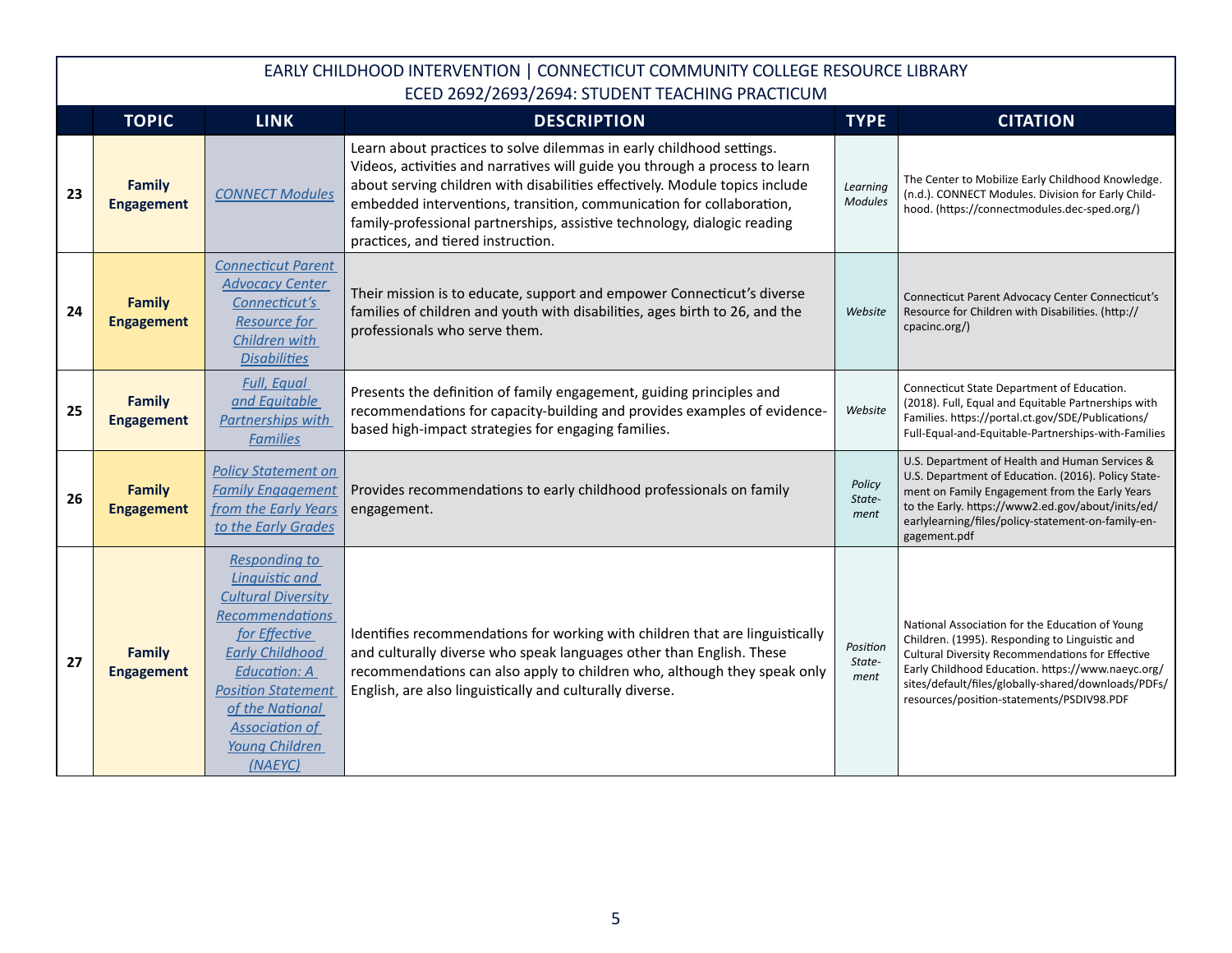|    | <b>TOPIC</b>                       | <b>LINK</b>                                                                                                                                                                                                                                          | <b>DESCRIPTION</b>                                                                                                                                                                                                                                                                                                                                                                                                                                                                                                                                                                                                        | <b>TYPE</b>                | <b>CITATION</b>                                                                                                                                                                                                                                                                                                                                                                                             |
|----|------------------------------------|------------------------------------------------------------------------------------------------------------------------------------------------------------------------------------------------------------------------------------------------------|---------------------------------------------------------------------------------------------------------------------------------------------------------------------------------------------------------------------------------------------------------------------------------------------------------------------------------------------------------------------------------------------------------------------------------------------------------------------------------------------------------------------------------------------------------------------------------------------------------------------------|----------------------------|-------------------------------------------------------------------------------------------------------------------------------------------------------------------------------------------------------------------------------------------------------------------------------------------------------------------------------------------------------------------------------------------------------------|
| 28 | <b>Family</b><br><b>Engagement</b> | <b>Virtual Lab School</b>                                                                                                                                                                                                                            | Offers seven professional development tracks, providing both<br>comprehensive foundational training and specialized training with in-<br>depth content and resources. The Foundational Tracks (Infant & Toddler,<br>Preschool, School-Age, Training & Curriculum Specialist, Management,<br>and Family Child Care) each contain 15 courses that align with the Child<br>Development Associate (CDA) competencies, National Association for the<br>Education of Young Children (NAEYC) standards, National Association for<br>Family Child Care (NAFCC) standards, and Child and Youth Development<br>(CYD-AYD) standards. | Learning<br><b>Modules</b> | Virtual Lab School. (https://www.virtuallabschool.<br>org()                                                                                                                                                                                                                                                                                                                                                 |
| 29 | <b>Family</b><br><b>Engagement</b> | <b>Where We Stand</b><br>on Responding<br>to Linquistic and<br><b>Cultural Diversity</b>                                                                                                                                                             | Provides recommendations for working with families and young children<br>with culturally and linguistically diverse backgrounds.                                                                                                                                                                                                                                                                                                                                                                                                                                                                                          | <b>PDF</b>                 | National Association for the Education of Young<br>Children. (2009). Where We Stand on Responding to<br>Linguistic and Cultural Diversity. https://www.naeyc.<br>org/sites/default/files/globally-shared/downloads/<br>PDFs/resources/position-statements/diversity.pdf                                                                                                                                     |
| 30 | <b>Family</b><br><b>Engagement</b> | <b>Connecticut</b><br><b>Documentation and</b><br>Observation for<br><b>Teaching System (CT</b><br><b>DOTS</b> ) Observation<br><b>Progressions</b>                                                                                                  | A framework to guide early childhood professionals in a process of<br>monitoring children's progress on the skills, abilities and behaviors found<br>in the Connecticut Early Learning and Development Standards (CT ELDS).<br>CT DOTS supports early childhood professionals to observe children in<br>naturally occurring situations and to plan engaging experiences that allow<br>for more intentional observations. CT DOTS also provides a structure<br>for early childhood professionals to partner with families in sharing<br>information about individual children.                                             | PDF                        | Connecticut Office of Early Childhood. (2018).<br>Documentation and Observation for Teaching<br>System: Observation Progressions. CT DOTS. https://<br>www.ctoec.org/wp-content/uploads/2020/06/<br>CT-DOTS-Documentation-and-Observa-<br>tion-for-Teaching-System.pdf                                                                                                                                      |
| 31 | <b>Family</b><br><b>Engagement</b> | Connecticut<br>Documentation and<br>Observation for<br><b>Teaching System</b><br>(CT DOTS) User's<br><b>Manual</b>                                                                                                                                   | This user's manual provides important information regarding the<br>appropriate use of the CT DOTS Observation Progressions framework.                                                                                                                                                                                                                                                                                                                                                                                                                                                                                     | <b>PDF</b>                 | Connecticut Office of Early Childhood. (2018). Doc-<br>umentation and Observation for Teaching System:<br>User's Manual. CT DOTS. https://www.ctoec.org/<br>wp-content/uploads/2020/06/CT-DOTS-user-man-<br>ual.pdf                                                                                                                                                                                         |
| 32 | <b>Family</b><br><b>Engagement</b> | Division for Early<br>Childhood (DEC)<br><b>Position Statement:</b><br><b>Responsiveness</b><br>to ALL Children,<br>Families, and<br>Professionals:<br><b>Integrating Cultural</b><br>and Linquistic<br><b>Diversity into Policy</b><br>and Practice | Addresses implications for culturally and linguistically responsive practice<br>when working with young children and their families with culturally and<br>linguistically diverse backgrounds.                                                                                                                                                                                                                                                                                                                                                                                                                            | Position<br>State-<br>ment | Division for Early Childhood of the council for<br>Exceptional Children Workgroup. (2010). DEC<br>Position Statement: Responsiveness to ALL Children,<br>Families, and Professionals: Integrating Cultural and<br>Linguistic Diversity into Policy and Practice. Division<br>for Early Childhood of the council for Exceptional<br>Children. https://www.decdocs.org/position-state-<br>ment-family-culture |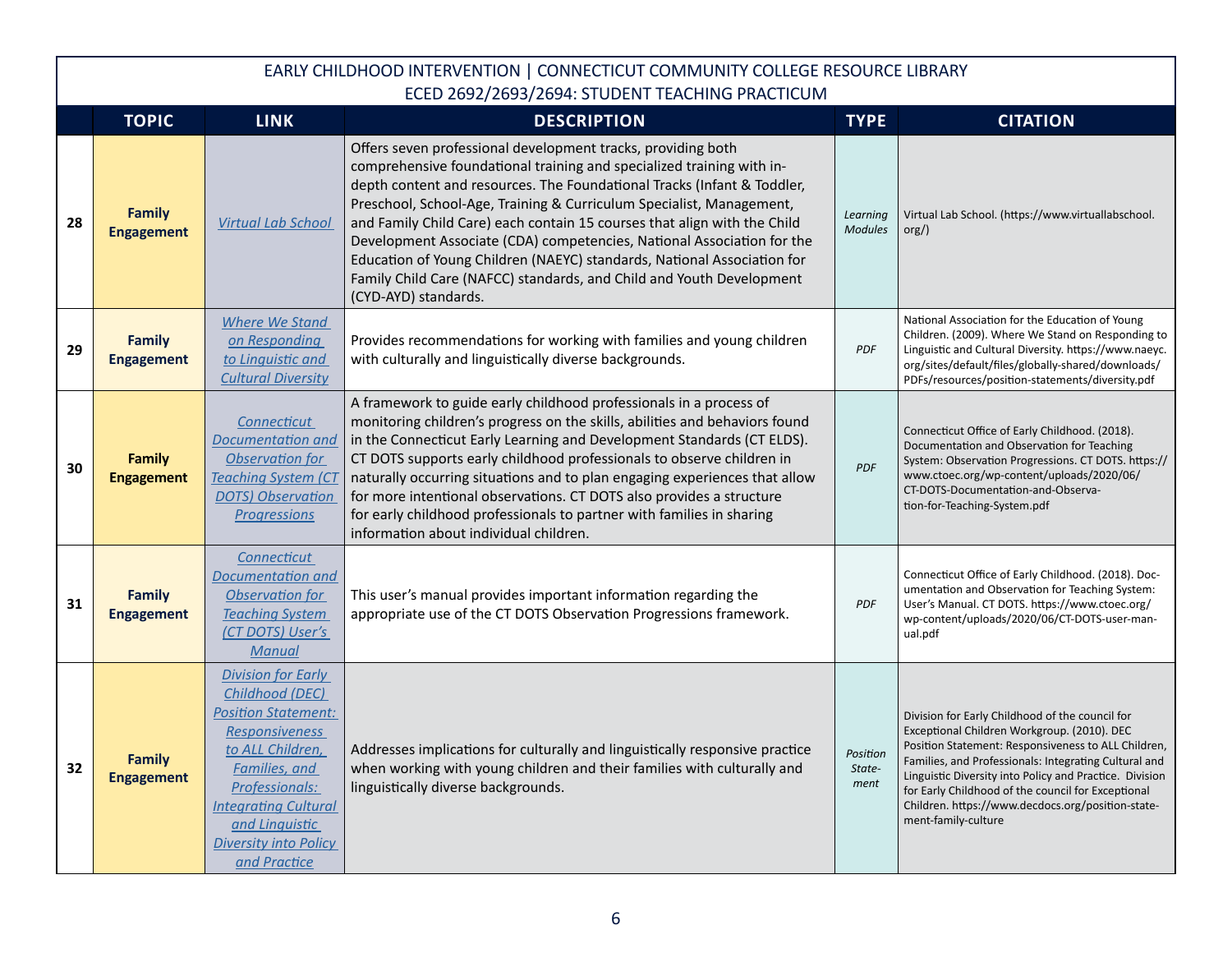|    | <b>TOPIC</b>                          | <b>LINK</b>                                                                                                                                                                            | <b>DESCRIPTION</b>                                                                                                                                                                                                                                                                                                                                                                                                                                                                                                                                                                                                                                                                                                                                                        | <b>TYPE</b>                | <b>CITATION</b>                                                                                                                                                                                                                                                                         |
|----|---------------------------------------|----------------------------------------------------------------------------------------------------------------------------------------------------------------------------------------|---------------------------------------------------------------------------------------------------------------------------------------------------------------------------------------------------------------------------------------------------------------------------------------------------------------------------------------------------------------------------------------------------------------------------------------------------------------------------------------------------------------------------------------------------------------------------------------------------------------------------------------------------------------------------------------------------------------------------------------------------------------------------|----------------------------|-----------------------------------------------------------------------------------------------------------------------------------------------------------------------------------------------------------------------------------------------------------------------------------------|
| 33 | <b>Family</b><br><b>Engagement</b>    | <b>Family Engagement</b><br>in Action                                                                                                                                                  | Links to various NAYEC online articles about family engagement.                                                                                                                                                                                                                                                                                                                                                                                                                                                                                                                                                                                                                                                                                                           | Website                    | National Association for the Education of young Chil-<br>dren. (n.d.). Family Engagement in Action. Retrieved<br>from https://www.naeyc.org/resources/topics/fami-<br>ly-engagement                                                                                                     |
| 34 | <b>Family</b><br><b>Engagement</b>    | <b>Meeting the Needs</b><br>of Culturally and<br><b>Linguistically</b><br><b>Diverse Families:</b><br>Position<br><b>Statements, Papers</b><br>and Reports                             | Includes links to multiple position statements, papers, and reports on the<br>topic of meeting the needs of culturally and linguistically diverse children<br>and their families.                                                                                                                                                                                                                                                                                                                                                                                                                                                                                                                                                                                         | Position<br>State-<br>ment | Early Childhood Technical Assistance Center. (n.d.).<br>Meeting the Needs of Culturally and Linguistically<br>Diverse Families: Position Statements, Papers and<br>Reports. https://ectacenter.org/topics/personnel/<br>perscultdiv.asp                                                 |
| 35 | <b>Family</b><br><b>Engagement</b>    | <b>Supporting All</b><br><b>Children Using</b><br>the Connecticut<br><b>Early Learning</b><br>and Development<br><b>Standards (CT ELDS)</b><br><b>Dual Language</b><br><b>Learners</b> | A companion resource to the Dual Language Development Framework<br>found within the CT ELDS. It provides information about dual language<br>learner development as well as strategies for supporting the learning and<br>development of young children who are dual language learners.                                                                                                                                                                                                                                                                                                                                                                                                                                                                                    | <b>PDF</b>                 | Connecticut Office of Early Childhood. (2016).<br>Supporting All Children Using the Connecticut Early<br>Learning & Development Standards: Dual Language<br>Learners. CT ELDS. https://www.ctoec.org/wp-con-<br>tent/uploads/2020/01/CT-ELDS-Supplement-Du-<br>al-Language-Learners.pdf |
| 36 | <b>Fostering</b><br><b>Creativity</b> | A Ball for Daisy by<br>Chris Raschka                                                                                                                                                   | A Ball for Daisy is a wordless children's picture book that tells the story of a<br>small white dog named Daisy and her favorite red ball. Daisy is so obsessed<br>with the ball that she takes it everywhere with her, sleeps with it, and<br>overall has to be near it constantly. As her owner takes Daisy out for a walk<br>one day, her ball gets snatched by a brown dog wanting to play. Daisy tries<br>her hardest to get the ball back, but the other dog insists on playing with it<br>and accidentally pops it.                                                                                                                                                                                                                                                | Children's<br>Literature   | Raschka, C. (2011). A ball for Daisy. Random House<br>Digital, Inc.                                                                                                                                                                                                                     |
| 37 | <b>Fostering</b><br><b>Creativity</b> | <b>The Golden Glow</b><br>by Benjamin Flouw                                                                                                                                            | Fox loves nature. There's nothing he enjoys more than reading about and<br>picking flowers. One evening, he comes across a rare specimen in his old<br>botany book - the golden glow, a plant from the Wellhidden family, found<br>only in the mountains. A plant that has yet to be described. Fascinated, Fox<br>decides to set off on a quest in search of the mysterious golden glow. He<br>packs his knapsack, a map, a compass, a flashlight, a sleeping bag and other<br>items for his hike. Along the way, Fox observes many different kinds of trees<br>and plants. He also encounters woodland friends who help him make it to<br>the summit of the mountain. But when Fox eventually stumbles upon the<br>object of his quest, he makes a surprising decision. | <b>Book</b>                | Flow, B. (2018). The golden glow. Tundra Books.                                                                                                                                                                                                                                         |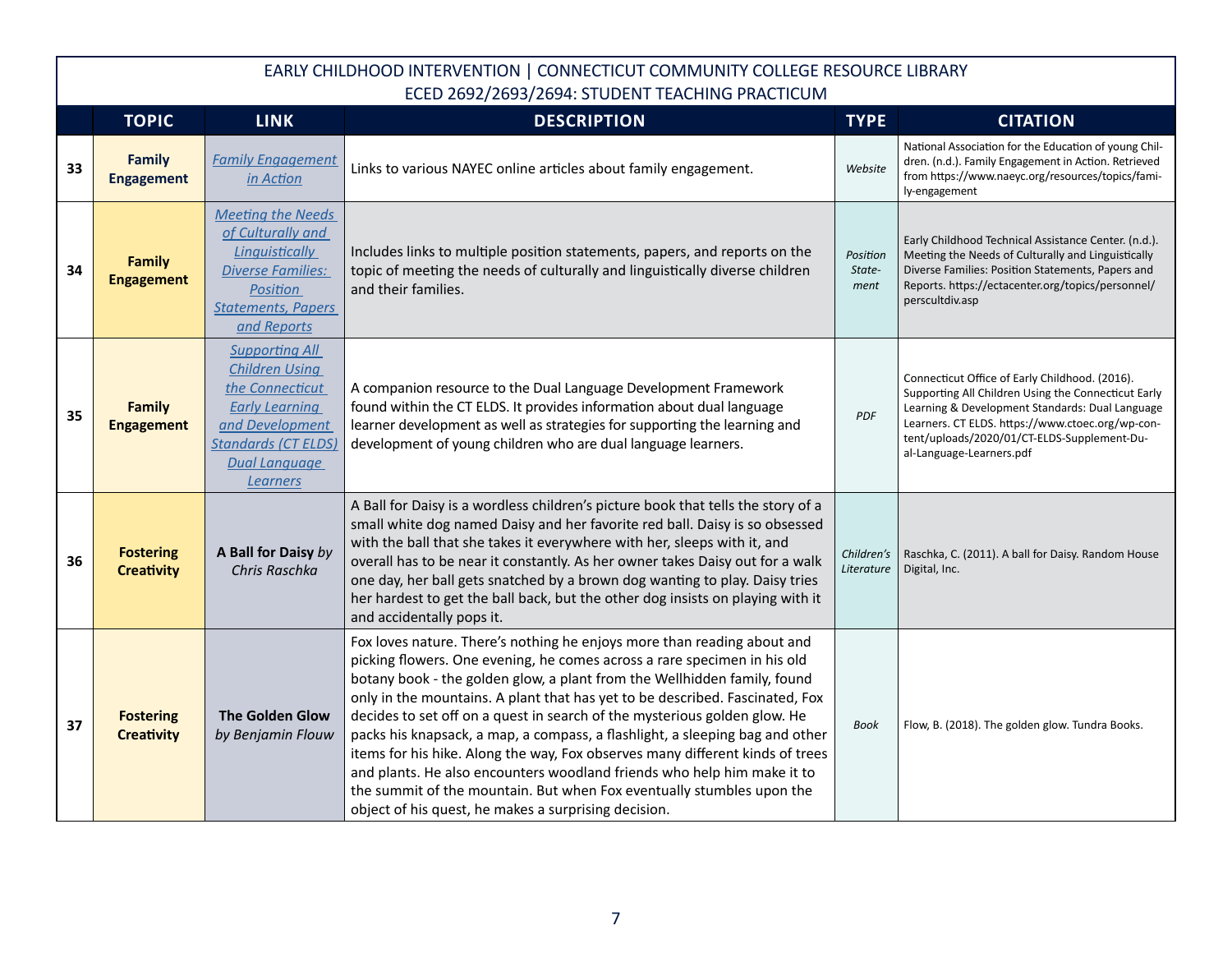|    | <b>TOPIC</b>                           | <b>LINK</b>                                                                                                                                                                                                                                          | <b>DESCRIPTION</b>                                                                                                                                                                                                                                                                                                                                                                                                                                                                                                                                                                                                        | <b>TYPE</b>                | <b>CITATION</b>                                                                                                                                                                                                                                                                                                                                                                                                                                                                                               |
|----|----------------------------------------|------------------------------------------------------------------------------------------------------------------------------------------------------------------------------------------------------------------------------------------------------|---------------------------------------------------------------------------------------------------------------------------------------------------------------------------------------------------------------------------------------------------------------------------------------------------------------------------------------------------------------------------------------------------------------------------------------------------------------------------------------------------------------------------------------------------------------------------------------------------------------------------|----------------------------|---------------------------------------------------------------------------------------------------------------------------------------------------------------------------------------------------------------------------------------------------------------------------------------------------------------------------------------------------------------------------------------------------------------------------------------------------------------------------------------------------------------|
| 38 | <b>Fostering</b><br><b>Creativity</b>  | <b>Virtual Lab School</b>                                                                                                                                                                                                                            | Offers seven professional development tracks, providing both<br>comprehensive foundational training and specialized training with in-<br>depth content and resources. The Foundational Tracks (Infant & Toddler,<br>Preschool, School-Age, Training & Curriculum Specialist, Management,<br>and Family Child Care) each contain 15 courses that align with the Child<br>Development Associate (CDA) competencies, National Association for the<br>Education of Young Children (NAEYC) standards, National Association for<br>Family Child Care (NAFCC) standards, and Child and Youth Development<br>(CYD-AYD) standards. | Learning<br><b>Modules</b> | Virtual Lab School. (https://www.virtuallabschool.<br>$\text{org/}$                                                                                                                                                                                                                                                                                                                                                                                                                                           |
| 39 | <b>Health, Safety</b><br>and Nutrition | <b>Virtual Lab School</b>                                                                                                                                                                                                                            | Offers seven professional development tracks, providing both<br>comprehensive foundational training and specialized training with in-<br>depth content and resources. The Foundational Tracks (Infant & Toddler,<br>Preschool, School-Age, Training & Curriculum Specialist, Management,<br>and Family Child Care) each contain 15 courses that align with the Child<br>Development Associate (CDA) competencies, National Association for the<br>Education of Young Children (NAEYC) standards, National Association for<br>Family Child Care (NAFCC) standards, and Child and Youth Development<br>(CYD-AYD) standards. | Learning<br><b>Modules</b> | Virtual Lab School. (https://www.virtuallabschool.<br>org()                                                                                                                                                                                                                                                                                                                                                                                                                                                   |
| 40 | <b>Inclusion</b>                       | <b>CARA's (Creating</b><br><b>Adaptations for</b><br>Routines and<br><b>Activities) Kit for</b><br>Preschoolers:<br>A friendly and<br><b>Practical Tool</b><br>to Promote<br>Participation and<br>Learning                                           | Supports the design of adaptations in every day routines and activities to<br>promote active participation of preschoolers with disabilities. Resource<br>includes a handout and PowerPoint.                                                                                                                                                                                                                                                                                                                                                                                                                              | Website                    | International Early Childhood Inclusion Institute.<br>(n.d.). CARA's Kit for Preschoolers: A friendly and<br>Practical Tool to Promote Participation and Learning.<br>https://inclusioninstitute.fpg.unc.edu/sessions/<br>caras-kit-preschoolers-user-friendly-and-practi-<br>cal-tool-promote-participation-and-learning                                                                                                                                                                                     |
| 41 | <b>Inclusion</b>                       | <b>Early Childhood</b><br><b>Inclusion: A</b><br><b>Joint Position</b><br><b>Statement of the</b><br><b>Division for Early</b><br>Childhood (DEC)<br>and the National<br><b>Association for the</b><br><b>Education of Young</b><br>Children (NAEYC) | Defines early childhood inclusion and describes recommendations to<br>improve inclusion within the field of early childhood education in order<br>to foster successful outcomes for children with disabilities and/or diverse<br>backgrounds.                                                                                                                                                                                                                                                                                                                                                                             | Position<br>State-<br>ment | Division for Early Childhood of the council for<br>Exceptional Children & National Association for the<br>Education of Young Children. (2009). Early childhood<br>inclusion: A joint position statement of the Division<br>for Early Childhood (DEC) and the National Associ-<br>ation for the Education of Young Children (NAEYC).<br>Chapel Hill: The University of North Carolina, FPG<br>Child Development Institute. http://www.naeyc.org/<br>files/naeyc/file/positions/DEC NAEYC EC updat-<br>edKS.pdf |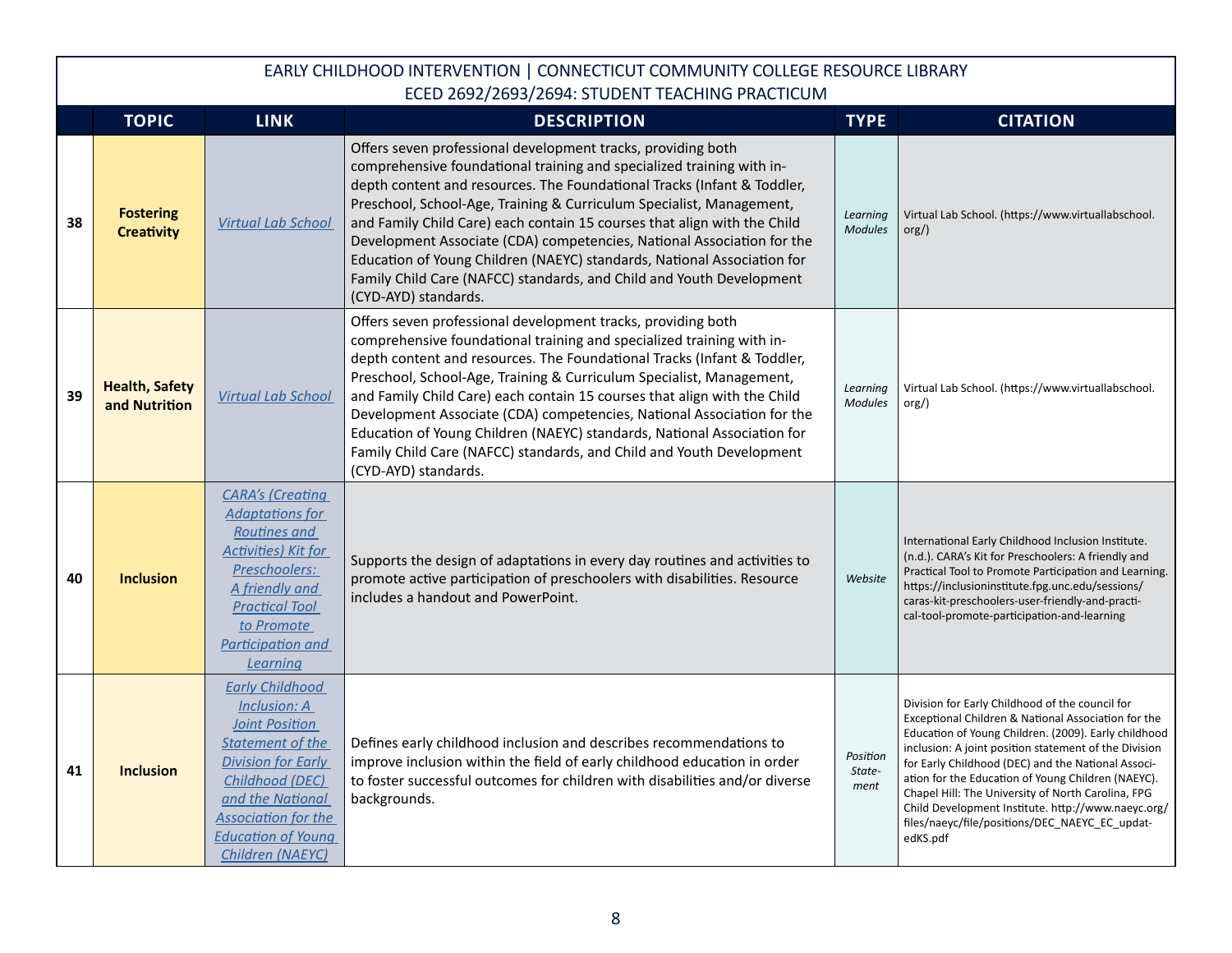|    | <b>TOPIC</b>                           | <b>LINK</b>                                                                                                                                                                                                                                                                   | <b>DESCRIPTION</b>                                                                                                                                                                                                                                                                                                                                                                                                           | <b>TYPE</b>                | <b>CITATION</b>                                                                                                                                                                                                                                                                                                                                                                                                           |
|----|----------------------------------------|-------------------------------------------------------------------------------------------------------------------------------------------------------------------------------------------------------------------------------------------------------------------------------|------------------------------------------------------------------------------------------------------------------------------------------------------------------------------------------------------------------------------------------------------------------------------------------------------------------------------------------------------------------------------------------------------------------------------|----------------------------|---------------------------------------------------------------------------------------------------------------------------------------------------------------------------------------------------------------------------------------------------------------------------------------------------------------------------------------------------------------------------------------------------------------------------|
| 42 | <b>Inclusion</b>                       | <b>Early Childhood</b><br><b>Inclusion: A</b><br><b>Summary of the</b><br><b>Joint Position</b><br><b>Statement of the</b><br><b>Division for Early</b><br>Childhood (DEC)<br>and the National<br><b>Association for the</b><br><b>Education of Young</b><br>Children (NAEYC) | Defines early childhood inclusion and identifies recommendations to<br>improve inclusion within the field of early childhood education in order<br>to foster successful outcomes for children with disabilities and/or diverse<br>backgrounds.                                                                                                                                                                               | Position<br>State-<br>ment | Division for Early Childhood of the council for<br>Exceptional Children & National Association for the<br>education of Young Children. (2009). Early childhood<br>inclusion: A summary. Chapel Hill: The University of<br>North Carolina, FPG Child Development Insti-<br>tute. https://www.naeyc.org/sites/default/files/<br>globally-shared/downloads/PDFs/resources/posi-<br>tion-statements/DEC_NAEYC_ECSummary_A.pdf |
| 43 | <b>Inclusion</b>                       | <b>Including Children</b><br>with Special Needs:<br>Are Your and Your<br><b>Early Childhood</b><br><b>Program Ready?</b>                                                                                                                                                      | Today, more and more children with disabilities are attending early care and<br>education programs. Early childhood professionals can use the Preschool<br>and Kindergarten Inclusion Readiness Checklist within this article, to ensure<br>their early learning classroom is accessible for all children.                                                                                                                   | Article                    | Watson, A., & McCathren, R. (2009). Including<br>Children with Special Needs: Are You and Your Early<br>Childhood Program Ready?. Young Children, 64(2),<br>$20 - 26.$                                                                                                                                                                                                                                                    |
| 44 | <b>Inclusion</b>                       | <b>CONNECT Modules</b>                                                                                                                                                                                                                                                        | Learn about practices to solve dilemmas in early childhood settings.<br>Videos, activities and narratives will guide you through a process to learn<br>about serving children with disabilities effectively. Module topics include<br>embedded interventions, transition, communication for collaboration,<br>family-professional partnerships, assistive technology, dialogic reading<br>practices, and tiered instruction. | Learning<br><b>Modules</b> | The Center to Mobilize Early Childhood Knowledge.<br>(n.d.). CONNECT Modules. Division for Early Child-<br>hood. (https://connectmodules.dec-sped.org/)                                                                                                                                                                                                                                                                   |
| 45 | <b>Inclusion</b>                       | <b>Policy Statement on</b><br><b>Inclusion of Children</b><br>with Disabilities<br>in Early Childhood<br>Programs                                                                                                                                                             | Provides recommendations to states, local educational agencies (LEAs),<br>schools and early care and educations programs for increasing the inclusion<br>of infants, toddlers and preschool children with disabilities in high-quality<br>early care and education programs.                                                                                                                                                 | Policy<br>State-<br>ment   | U.S. Department of Health and Human Services<br>& U.S. Department of Education. (2015). Policy<br>Statement on Inclusion of Children with Disabilities<br>in Early Childhood Programs. https://www2.ed.gov/<br>policy/speced/guid/earlylearning/joint-statement-<br>full-text.pdf                                                                                                                                         |
| 46 | <b>Inclusion</b>                       | <b>National Center</b><br>for Pyramid<br><b>Model Innovations</b><br>(NCPMI)                                                                                                                                                                                                  | Provides technical assistance, professional development and other<br>resources to early childhood professionals to support their promotion of<br>positive social, emotional and behavioral outcomes for children ages birth<br>through five, increasing the use of appropriate behavior guidance practices,<br>promoting inclusion, and supporting family engagement.                                                        | Website                    | National Center for Pyramid Model Innovations<br>NCPMI. (https://challengingbehavior.cbcs.usf.edu/<br>index.html)                                                                                                                                                                                                                                                                                                         |
| 47 | <b>Language and</b><br><b>Literacy</b> | Mirrors, Windows,<br>and Sliding Glass<br><b>Doors</b>                                                                                                                                                                                                                        | When a child has an experience with a book, it is as if they are<br>metaphorically walking through the author and illustrator's door. Books<br>can be windows into someone else's world as well as be a mirror of the<br>child's own world. Learn the importance of all children seeing themselves<br>and their families in the literature they are exposed to.                                                              | <b>PDF</b>                 | Reading is Fundamental. (2015). Mirrors, Windows<br>and Sliding Glass Doors. https://scenicregional.org/<br>wp-content/uploads/2017/08/Mirrors-Windows-<br>and-Sliding-Glass-Doors.pdf                                                                                                                                                                                                                                    |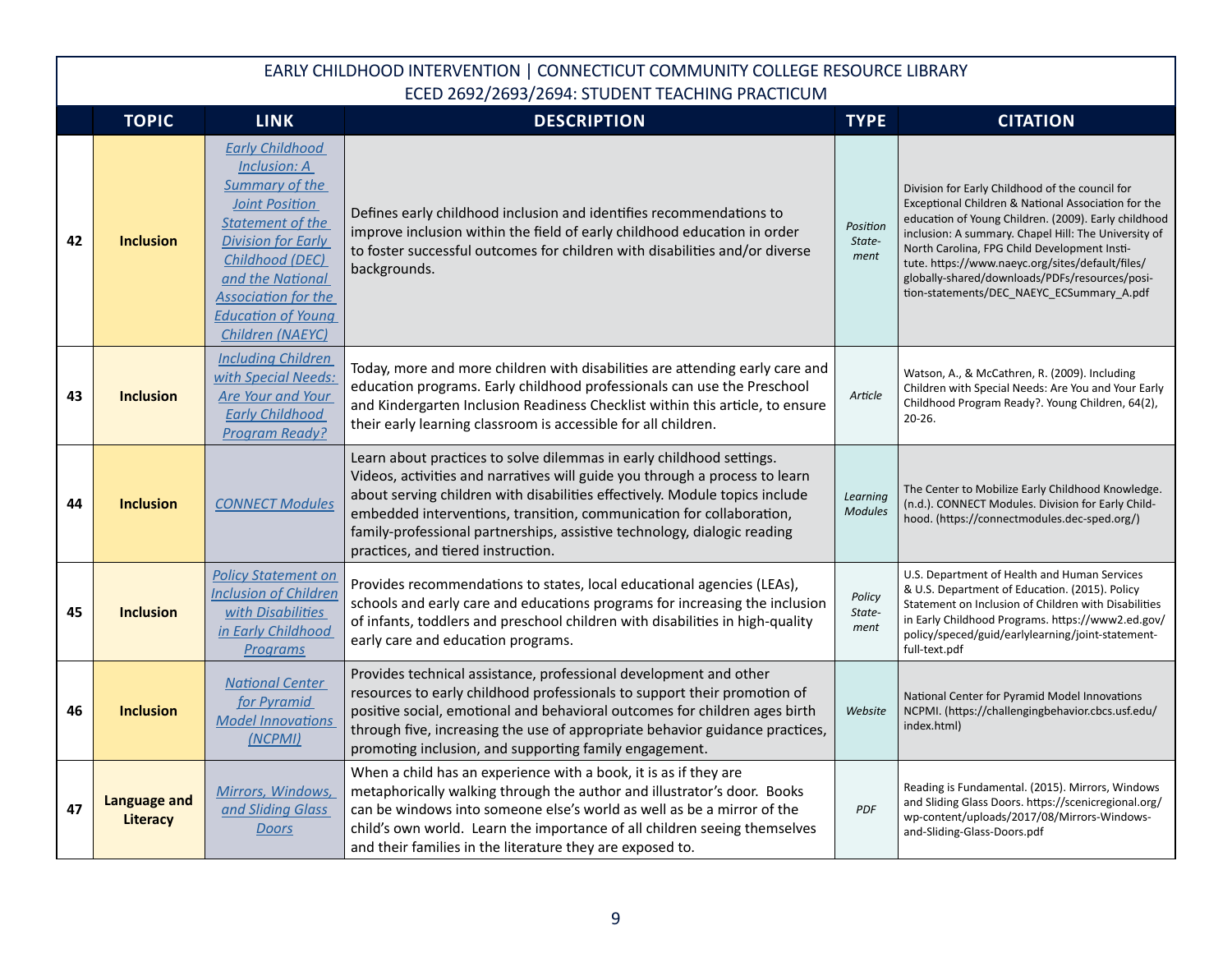|    | <b>TOPIC</b>                                          | <b>LINK</b>                                                                                                                                                                                                                                                           | <b>DESCRIPTION</b>                                                                                                                                                                                                                                                                                                                                                                                                           | <b>TYPE</b>                | <b>CITATION</b>                                                                                                                                                                                                                                                                                                |
|----|-------------------------------------------------------|-----------------------------------------------------------------------------------------------------------------------------------------------------------------------------------------------------------------------------------------------------------------------|------------------------------------------------------------------------------------------------------------------------------------------------------------------------------------------------------------------------------------------------------------------------------------------------------------------------------------------------------------------------------------------------------------------------------|----------------------------|----------------------------------------------------------------------------------------------------------------------------------------------------------------------------------------------------------------------------------------------------------------------------------------------------------------|
| 48 | <b>Language</b><br>and Literacy<br><b>Development</b> | <b>CONNECT Modules</b>                                                                                                                                                                                                                                                | Learn about practices to solve dilemmas in early childhood settings.<br>Videos, activities and narratives will guide you through a process to learn<br>about serving children with disabilities effectively. Module topics include<br>embedded interventions, transition, communication for collaboration,<br>family-professional partnerships, assistive technology, dialogic reading<br>practices, and tiered instruction. | Learning<br><b>Modules</b> | The Center to Mobilize Early Childhood Knowledge.<br>(n.d.). CONNECT Modules. Division for Early Child-<br>hood. (https://connectmodules.dec-sped.org/)                                                                                                                                                        |
| 49 | <b>Language</b><br>and Literacy<br><b>Development</b> | <b>Gathering and</b><br><b>Using Language</b><br><b>Information That</b><br><b>Families Share</b>                                                                                                                                                                     | Provides statistics on dual language learners in Head Start, what questions<br>to ask families to gather information about their child, and what one can<br>learn and why it matters to collect this information.                                                                                                                                                                                                            | <b>PDF</b>                 | Early Childhood Learning & Knowledge Center.<br>(n.d.). Gathering and Using Language Information<br>That Families Share. Head Start. ECLKC. https://<br>eclkc.ohs.acf.hhs.gov/sites/default/files/pdf/gather-<br>ing-using-language-information.pdf                                                            |
| 50 | <b>Language</b><br>and Literacy<br><b>Development</b> | <b>Responding to</b><br>Linguistic and<br><b>Cultural Diversity</b><br><b>Recommendations</b><br>for Effective<br><b>Early Childhood</b><br><b>Education: A</b><br><b>Position Statement</b><br>of the National<br><b>Association of</b><br>Young Children<br>(NAEYC) | Identifies recommendations for working with children that are linguistically<br>and culturally diverse who speak languages other than English. These<br>recommendations can also apply to children who, although they speak only<br>English, are also linguistically and culturally diverse.                                                                                                                                 | Position<br>State-<br>ment | National Association for the Education of Young<br>Children. (1995). Responding to Linguistic and<br>Cultural Diversity Recommendations for Effective<br>Early Childhood Education. https://www.naeyc.org/<br>sites/default/files/globally-shared/downloads/PDFs/<br>resources/position-statements/PSDIV98.PDF |
| 51 | Language<br>and Literacy<br><b>Development</b>        | <b>Where We Stand</b><br>on Responding<br>to Linguistic and<br><b>Cultural Diversity</b>                                                                                                                                                                              | Provides recommendations for working with families and young children<br>with culturally and linguistically diverse backgrounds.                                                                                                                                                                                                                                                                                             | <b>PDF</b>                 | National Association for the Education of Young<br>Children. (2009). Where We Stand on Responding to<br>Linguistic and Cultural Diversity. https://www.naeyc.<br>org/sites/default/files/globally-shared/downloads/<br>PDFs/resources/position-statements/diversity.pdf                                        |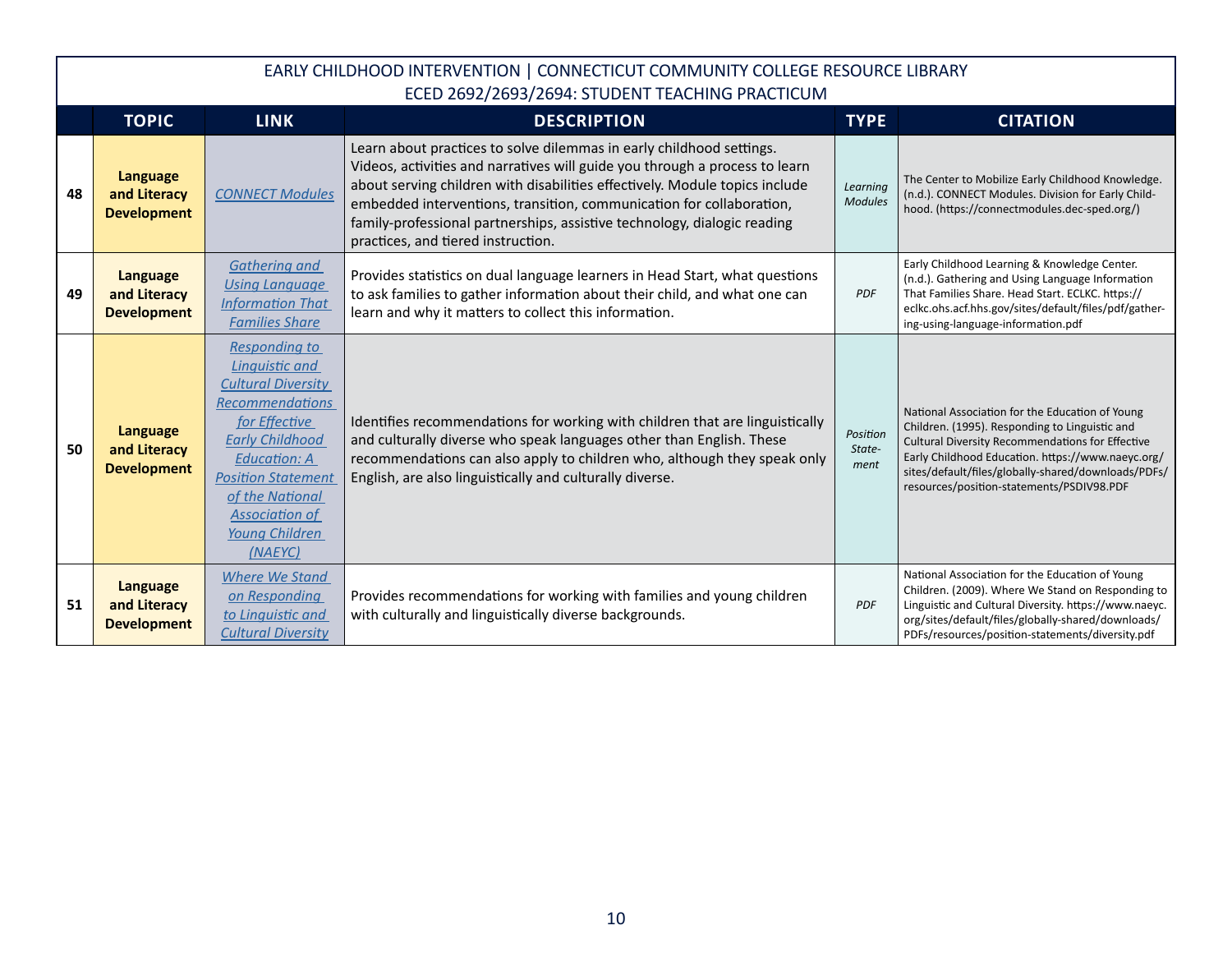|    | <b>TOPIC</b>                                          | <b>LINK</b>                                                                                                                                                                                                                                                                                                         | <b>DESCRIPTION</b>                                                                                                                                                                                                                                                                                                                                                                                                                                                                                                                                                                                                        | <b>TYPE</b>                | <b>CITATION</b>                                                                                                                                                                                                                                                                               |
|----|-------------------------------------------------------|---------------------------------------------------------------------------------------------------------------------------------------------------------------------------------------------------------------------------------------------------------------------------------------------------------------------|---------------------------------------------------------------------------------------------------------------------------------------------------------------------------------------------------------------------------------------------------------------------------------------------------------------------------------------------------------------------------------------------------------------------------------------------------------------------------------------------------------------------------------------------------------------------------------------------------------------------------|----------------------------|-----------------------------------------------------------------------------------------------------------------------------------------------------------------------------------------------------------------------------------------------------------------------------------------------|
| 52 | <b>Language</b><br>and Literacy<br><b>Development</b> | Learning to<br><b>Read and Write:</b><br>Developmentally<br><b>Appropriate</b><br><b>Practices for Young</b><br>Children - A joint<br>position statement<br>of the International<br><b>Reading Association</b><br>and the<br><b>National</b><br><b>Association for the</b><br><b>Education of Young</b><br>Children | Consists of a set of recommendations for teaching practices and public<br>policy, and provides guidance to early childhood professionals teaching<br>young children.                                                                                                                                                                                                                                                                                                                                                                                                                                                      | Position<br>State-<br>ment | National Association for the Education of Young<br>Children. (1998). Learning to Read and Write:<br>Developmentally Appropriate Practices for Young<br>Children. https://www.naeyc.org/sites/default/files/<br>globally-shared/downloads/PDFs/resources/posi-<br>tion-statements/PSREAD98.PDF |
| 53 | <b>Language</b><br>and Literacy<br><b>Development</b> | <b>Policy Statement</b><br>on Supporting the<br>Development of<br><b>Dual Language</b><br>Learners in Early<br><b>Childhood Programs</b>                                                                                                                                                                            | Presents recommendations that promote the development and learning of<br>young children who are dual language learners, ages birth to five years.                                                                                                                                                                                                                                                                                                                                                                                                                                                                         | Policy<br>State-<br>ment   | U.S. Department of Health and Human Services &<br>U.S. Department of Education. (n.d.). Policy State-<br>ment on Supporting the Development of DLL in EC<br>Programs. https://www2.ed.gov/about/inits/ed/<br>earlylearning/files/dll-policy-statement-2016.pdf                                |
| 54 | <b>Language</b><br>and Literacy<br><b>Development</b> | <b>Supporting All</b><br><b>Children Using</b><br>the Connecticut<br><b>Early Learning</b><br>and Development<br><b>Standards (CT ELDS)</b><br><b>Dual Language</b><br>Learners                                                                                                                                     | A companion resource to the Dual Language Development Framework<br>found within the CT ELDS. It provides information about dual language<br>learner development as well as strategies for supporting the learning and<br>development of young children who are dual language learners.                                                                                                                                                                                                                                                                                                                                    | <b>PDF</b>                 | Connecticut Office of Early Childhood. (2016).<br>Supporting All Children Using the Connecticut Early<br>Learning & Development Standards: Dual Language<br>Learners. CT ELDS. https://www.ctoec.org/wp-con-<br>tent/uploads/2020/01/CT-ELDS-Supplement-Du-<br>al-Language-Learners.pdf       |
| 55 | <b>Language</b><br>and Literacy<br><b>Development</b> | <b>Virtual Lab School</b>                                                                                                                                                                                                                                                                                           | Offers seven professional development tracks, providing both<br>comprehensive foundational training and specialized training with in-<br>depth content and resources. The Foundational Tracks (Infant & Toddler,<br>Preschool, School-Age, Training & Curriculum Specialist, Management,<br>and Family Child Care) each contain 15 courses that align with the Child<br>Development Associate (CDA) competencies, National Association for the<br>Education of Young Children (NAEYC) standards, National Association for<br>Family Child Care (NAFCC) standards, and Child and Youth Development<br>(CYD-AYD) standards. | Learning<br><b>Modules</b> | Virtual Lab School. (https://www.virtuallabschool.<br>org()                                                                                                                                                                                                                                   |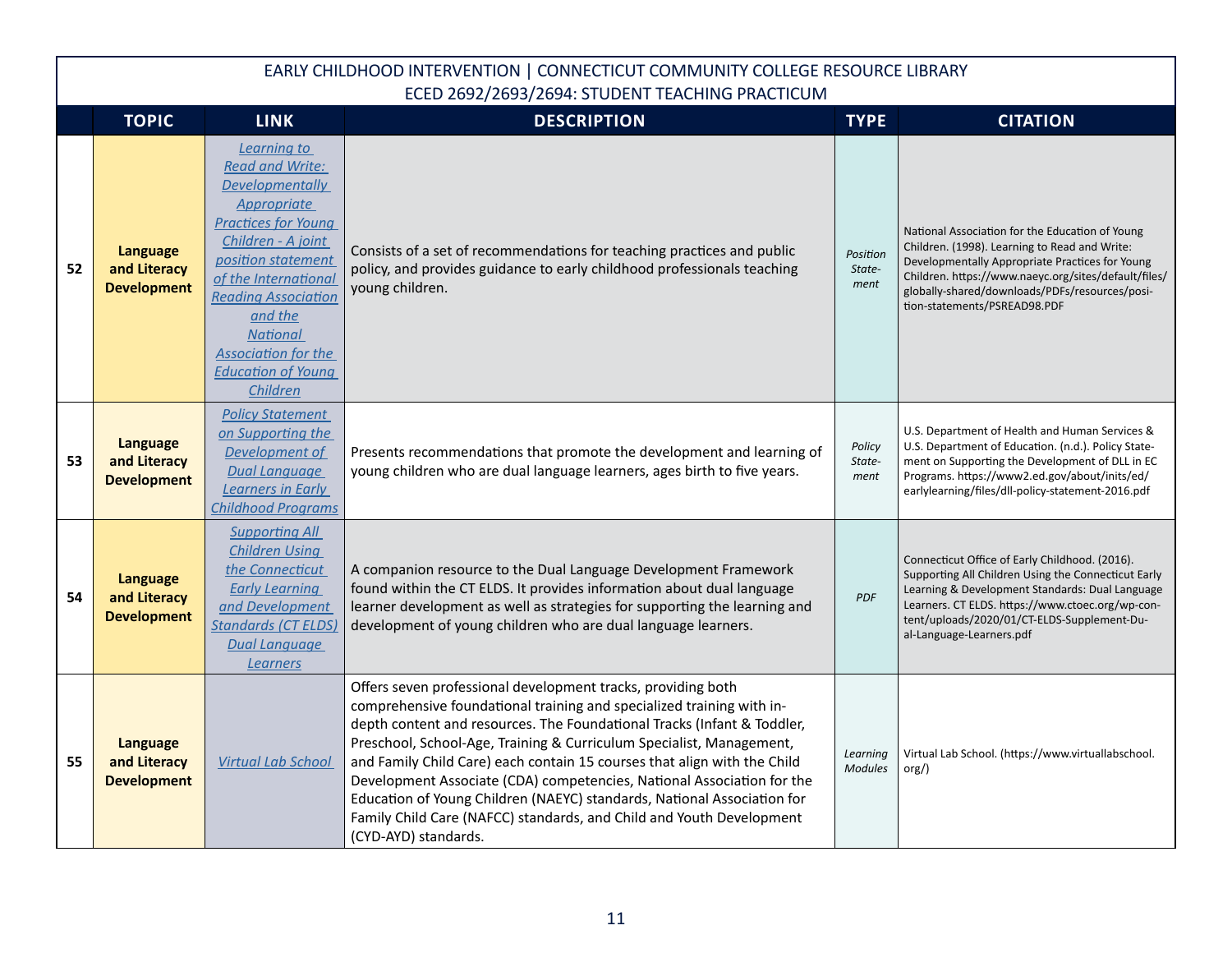|    | <b>TOPIC</b>                                   | <b>LINK</b>                                                                                                                                                                                     | <b>DESCRIPTION</b>                                                                                                                                                                                                                                                                                                                                                     | <b>TYPE</b>                | <b>CITATION</b>                                                                                                                                                                                                                                                                                       |
|----|------------------------------------------------|-------------------------------------------------------------------------------------------------------------------------------------------------------------------------------------------------|------------------------------------------------------------------------------------------------------------------------------------------------------------------------------------------------------------------------------------------------------------------------------------------------------------------------------------------------------------------------|----------------------------|-------------------------------------------------------------------------------------------------------------------------------------------------------------------------------------------------------------------------------------------------------------------------------------------------------|
| 56 | Language<br>and Literacy<br><b>Development</b> | Where we<br>stand National<br><b>Association of</b><br>Young Children<br>(NAEYC) and the<br><i>International</i><br><b>Reading Association</b><br>(IRA) on Learning to<br><b>Read and Write</b> | Two-page summary of Learning to Read and Write: Developmentally<br>Appropriate Practices for Young Children: A joint position statement of the<br>IRA and the NAEYC.                                                                                                                                                                                                   | <b>PDF</b>                 | National Association for the Education of Young<br>Children. (2009). Where We Stand on Responding to<br>Linguistic and Cultural Diversity. https://www.naeyc.<br>org/sites/default/files/globally-shared/downloads/<br>PDFs/resources/position-statements/diversity.pdf                               |
| 57 | Leadership                                     | <b>Code of Ethical</b><br><b>Conduct and</b><br>Statement of<br>Commitment                                                                                                                      | Offers guidelines for responsible behavior of early childhood professionals<br>and sets forth a common basis for resolving ethical dilemmas encountered<br>in early childhood care and education.                                                                                                                                                                      | Position<br>State-<br>ment | National Association for the Education of Young<br>Children. (2011). Code of Ethical Conduct and<br>Statement of Commitment. https://www.naeyc.<br>org/sites/default/files/globally-shared/downloads/<br>PDFs/resources/position-statements/Ethics%20Posi-<br>tion%20Statement2011_09202013update.pdf |
| 58 | Leadership                                     | <b>Code of Ethical</b><br>Conduct<br><b>Supplement for</b><br><b>Early Childhood</b><br><b>Adult Educators</b>                                                                                  | Emphasis on the ethical responsibilities and recurring ethical dilemmas<br>that face early childhood teacher educators in two- and four-year degree-<br>granting institutions.                                                                                                                                                                                         | Position<br>State-<br>ment | National Association for the Education of Young<br>Children. (2004). Code of Ethical Conduct Supple-<br>ment for Early Childhood Adult Educators. https://<br>www.naeyc.org/sites/default/files/globally-shared/<br>downloads/PDFs/resources/position-statements/<br>ethics04 09202013update.pdf      |
| 59 | Leadership                                     | <b>Connecticut Early</b><br><b>Childhood Alliance</b>                                                                                                                                           | Founded in 2002, this statewide organization is committed to improving<br>outcomes in the areas of learning, health, safety and economic security, for<br>children ages birth to eight.                                                                                                                                                                                | Website                    | Connecticut Early Childhood Alliance. (http://www.<br>earlychildhoodalliance.com/)                                                                                                                                                                                                                    |
| 60 | Leadership                                     | <b>Overview: Power to</b><br>the Profession                                                                                                                                                     | Power to the Profession is a national collaboration that defines the<br>early childhood education profession. It has established a Unifying<br>Framework of recommendations on early childhood professionals'<br>roles and responsibilities, aligned preparation and pathways, profession<br>compensation, and a supportive infrastructure with shared accountability. | Website                    | National Association for the Education of Young<br>Children. (2015). Overview: Power to the Profession.<br>Retrieved from https://www.naeyc.org/our-work/<br>initiatives/profession/overview                                                                                                          |
| 61 | Leadership                                     | Power to the<br>Profession                                                                                                                                                                      | Illustrates what Power to the Profession means to experts in the field.<br>(Video Length: 3:47)                                                                                                                                                                                                                                                                        | Video                      | Integrated Web Strategy. (2019, February 22). Power<br>to the Profession [Video]. YouTube. https://www.<br>youtube.com/watch?app=desktop&v=vh_N47FckD-<br>k&feature=youtu.be&ab channel=IntegratedWeb-<br>Strategy                                                                                    |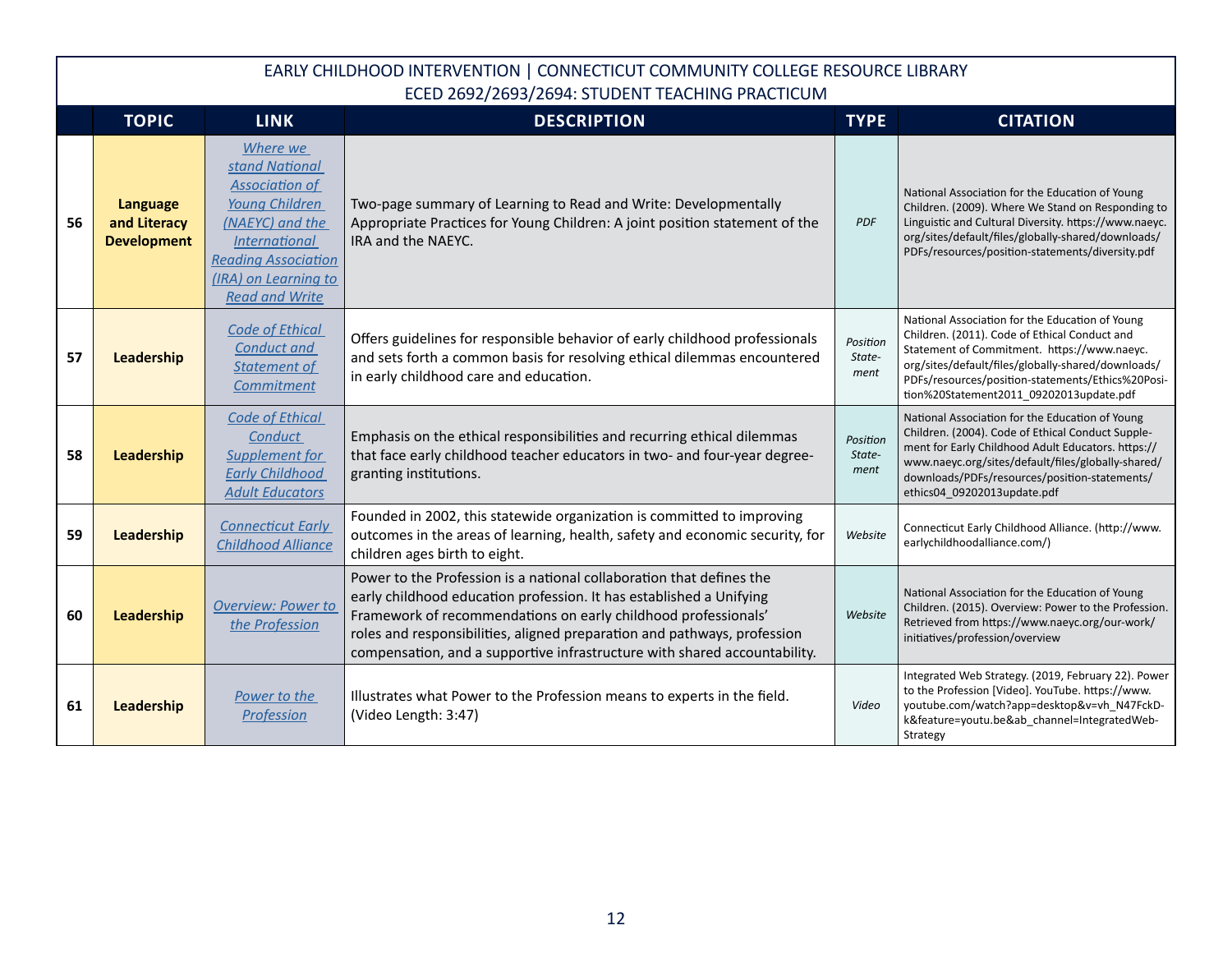|    | <b>TOPIC</b>                            | <b>LINK</b>                                                                                                                                                                                                | <b>DESCRIPTION</b>                                                                                                                                                                                                                                                                                                                                                                                                                                                                                                                                                                                                        | <b>TYPE</b>                | <b>CITATION</b>                                                                                                                                                                                                                                                                                                           |
|----|-----------------------------------------|------------------------------------------------------------------------------------------------------------------------------------------------------------------------------------------------------------|---------------------------------------------------------------------------------------------------------------------------------------------------------------------------------------------------------------------------------------------------------------------------------------------------------------------------------------------------------------------------------------------------------------------------------------------------------------------------------------------------------------------------------------------------------------------------------------------------------------------------|----------------------------|---------------------------------------------------------------------------------------------------------------------------------------------------------------------------------------------------------------------------------------------------------------------------------------------------------------------------|
| 62 | Leadership                              | <b>Teaching the</b><br><b>NAEYC Code of</b><br><b>Ethical Conduct:</b><br><b>A Resource Guide</b><br>by Eva Moravcik,<br>Nancy K. Freeman<br>and Stephanie<br>Feeney                                       | Provides information and guidance to support early childhood professionals<br>learn about professional ethics and the National Association of Education<br>for Young Children (NAEYC) Code of Ethical Conduct. Full of engaging,<br>effective ways to introduce the NAEYC Code of Ethical Conduct and explore<br>real-life, challenging ethical issues that face early childhood professionals<br>the book includes tools and techniques the authors developed through<br>their extensive experience teaching about ethics and the NAEYC Code.                                                                            | <b>Textbook</b>            | Moravcik, E., Freeman, K. N., & Feeney, S. (n.d.).<br>Teaching the NAEYC Code of Ethical Conduct: A<br>Resource Guide by Eva. National Association for the<br>Education of Young Children. https://www.naeyc.<br>org/resources/pubs/books/teaching-naeyc-code-<br>revised-edition                                         |
| 63 | Leadership                              | <b>Virtual Lab School</b>                                                                                                                                                                                  | Offers seven professional development tracks, providing both<br>comprehensive foundational training and specialized training with in-<br>depth content and resources. The Foundational Tracks (Infant & Toddler,<br>Preschool, School-Age, Training & Curriculum Specialist, Management,<br>and Family Child Care) each contain 15 courses that align with the Child<br>Development Associate (CDA) competencies, National Association for the<br>Education of Young Children (NAEYC) standards, National Association for<br>Family Child Care (NAFCC) standards, and Child and Youth Development<br>(CYD-AYD) standards. | Learning<br><b>Modules</b> | Virtual Lab School. (https://www.virtuallabschool.<br>$\text{org}/$ )                                                                                                                                                                                                                                                     |
| 64 | <b>Methods and</b><br><b>Techniques</b> | <b>CARA's (Creating</b><br><b>Adaptations for</b><br>Routines and<br><b>Activities) Kit for</b><br>Preschoolers:<br>A friendly and<br><b>Practical Tool</b><br>to Promote<br>Participation and<br>Learning | Supports the design of adaptations in every day routines and activities to<br>promote active participation of preschoolers with disabilities. Resource<br>includes a handout and PowerPoint.                                                                                                                                                                                                                                                                                                                                                                                                                              | Website                    | International Early Childhood Inclusion Institute.<br>(n.d.). CARA's Kit for Preschoolers: A friendly and<br>Practical Tool to Promote Participation and Learning.<br>https://inclusioninstitute.fpg.unc.edu/sessions/<br>caras-kit-preschoolers-user-friendly-and-practi-<br>cal-tool-promote-participation-and-learning |
| 65 | <b>Methods and</b><br><b>Techniques</b> | <b>CONNECT Modules</b>                                                                                                                                                                                     | Learn about practices to solve dilemmas in early childhood settings.<br>Videos, activities and narratives will guide you through a process to learn<br>about serving children with disabilities effectively. Module topics include<br>embedded interventions, transition, communication for collaboration,<br>family-professional partnerships, assistive technology, dialogic reading<br>practices, and tiered instruction.                                                                                                                                                                                              | Learning<br><b>Modules</b> | The Center to Mobilize Early Childhood Knowledge.<br>(n.d.). CONNECT Modules. Division for Early Child-<br>hood. (https://connectmodules.dec-sped.org/)                                                                                                                                                                   |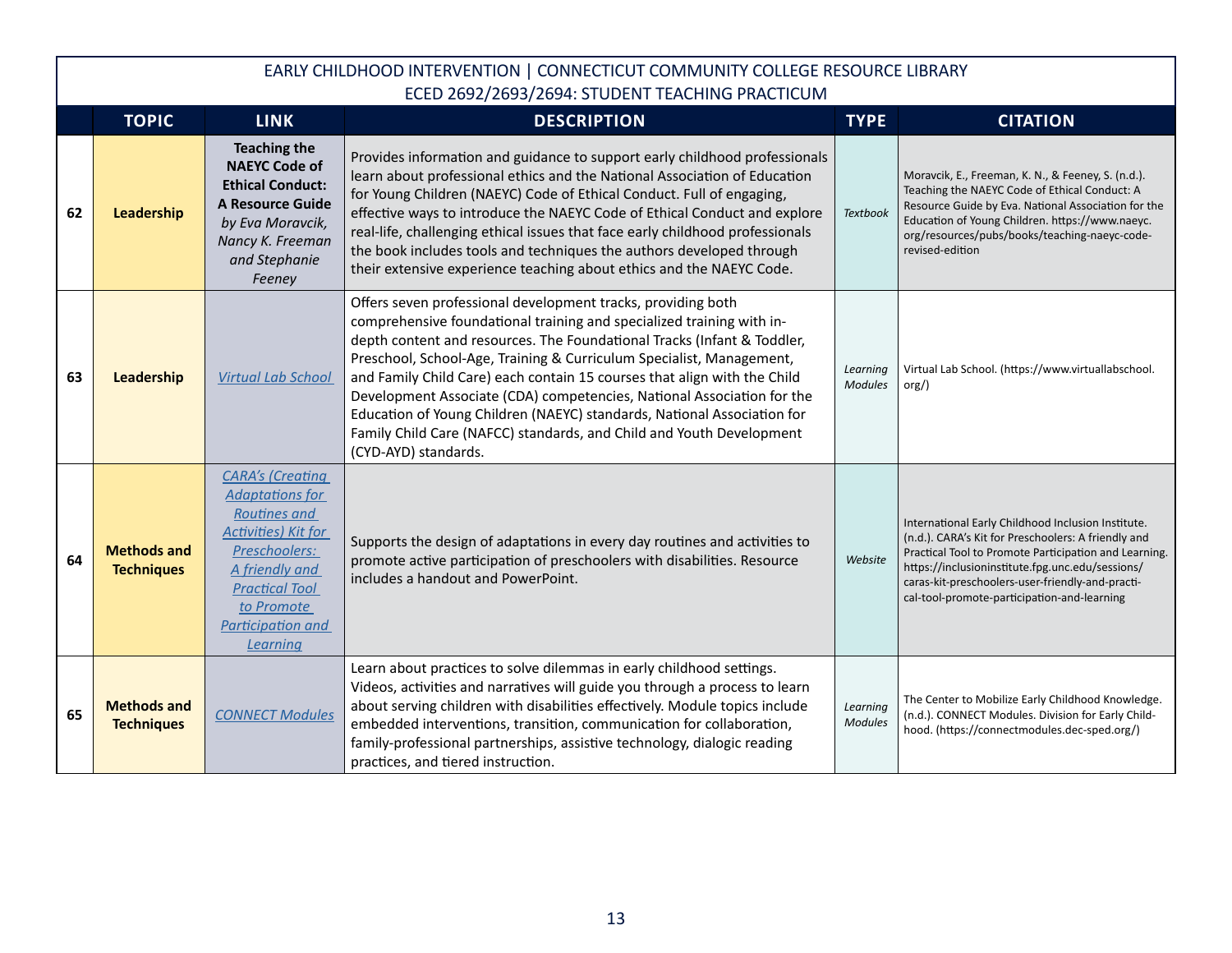|    | <b>TOPIC</b>                            | <b>LINK</b>                                                                                                                                                                                                                                                                                                          | <b>DESCRIPTION</b>                                                                                                                                                                                                                                                                                         | <b>TYPE</b>                | <b>CITATION</b>                                                                                                                                                                                                                                                            |
|----|-----------------------------------------|----------------------------------------------------------------------------------------------------------------------------------------------------------------------------------------------------------------------------------------------------------------------------------------------------------------------|------------------------------------------------------------------------------------------------------------------------------------------------------------------------------------------------------------------------------------------------------------------------------------------------------------|----------------------------|----------------------------------------------------------------------------------------------------------------------------------------------------------------------------------------------------------------------------------------------------------------------------|
| 66 | <b>Methods and</b><br><b>Techniques</b> | <b>Early Childhood</b><br><b>Mathematics:</b><br><b>Promoting Good</b><br><b>Beginnings: A Joint</b><br><b>Position Statement</b><br>of the National<br><b>Association for the</b><br><b>Education of Young</b><br>Children (NAEYC)<br>and the National<br><b>Council of Teacher</b><br><b>Mathematics</b><br>(NCTM) | Identifies ten research-based, essential recommendations to guide early<br>learning classroom practice, as well as four recommendations for policies,<br>systems changes, and other actions needed to support these practices.                                                                             | Position<br>State-<br>ment | National Association for the Education of Young<br>Children. (2010). Early Childhood Mathematics:<br>Promoting Good Beginnings. NAEYC. NCTM. https://<br>www.naeyc.org/sites/default/files/globally-shared/<br>downloads/PDFs/resources/position-statements/<br>psmath.pdf |
| 67 | <b>Methods and</b><br><b>Techniques</b> | <b>Early Childhood</b><br><b>SRBI Embedded</b><br><b>Strategies Manual</b><br>(Pages 1-14 only,<br>latter pages<br>correspond with<br>a curriculum<br>framework<br>Connecticut no<br><i>longer utilizes)</i>                                                                                                         | Provides evidence-based teaching behavior strategies for supporting the<br>learning and development of young children.                                                                                                                                                                                     | <b>PDF</b>                 | The Connecticut Department of Education.<br>(2011). Early Childhood SRBI Embedded Strategies<br>Manual. http://mtbstraining.pbworks.com/w/file/<br>fetch/110190673/earlychildhood srbi manual.pdf                                                                          |
| 68 | <b>Methods and</b><br><b>Techniques</b> | <b>Including Children</b><br>with Special Needs:<br>Are Your and Your<br><b>Early Childhood</b><br><b>Program Ready?</b>                                                                                                                                                                                             | Today, more and more children with disabilities are attending early care and<br>education programs. Early childhood professionals can use the Preschool<br>and Kindergarten Inclusion Readiness Checklist within this article, to ensure<br>their early learning classroom is accessible for all children. | Article                    | Watson, A., & McCathren, R. (2009). Including<br>Children with Special Needs: Are You and Your Early<br>Childhood Program Ready?. Young Children, 64(2),<br>$20 - 26.$                                                                                                     |
| 69 | <b>Methods and</b><br><b>Techniques</b> | <b>IRIS Center</b>                                                                                                                                                                                                                                                                                                   | The IRIS Center is a national center dedicated to improving education<br>outcomes for all children, especially those with disabilities birth through<br>age twenty-one, through the use of effective evidence-based practices and<br>interventions.                                                        | Learning<br><b>Modules</b> | IRIS Center (https://iris.peabody.vanderbilt.edu/#-<br>content)                                                                                                                                                                                                            |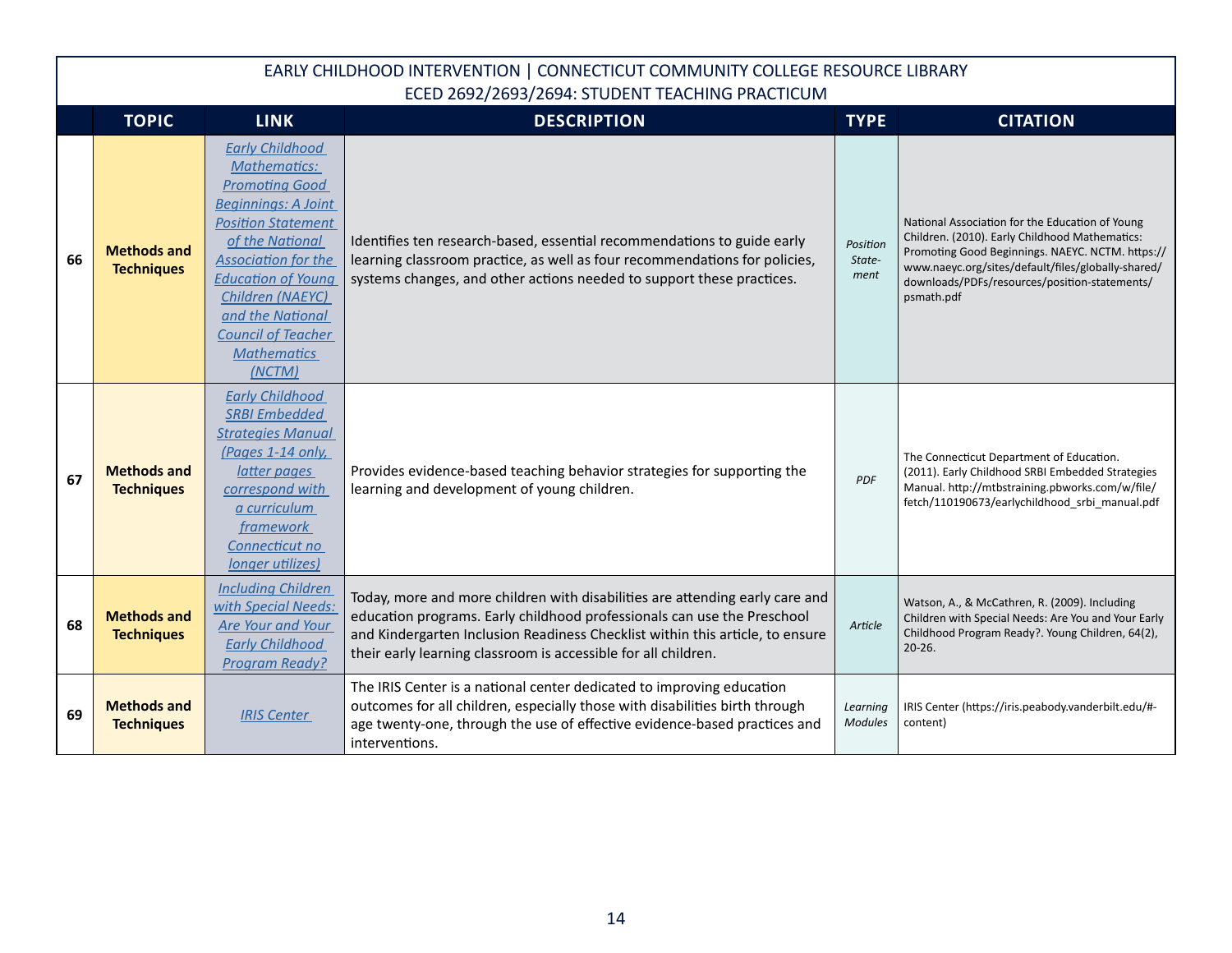|    | <b>TOPIC</b>                            | <b>LINK</b>                                                                                                                                                                                                                                                                                                      | <b>DESCRIPTION</b>                                                                                                                                                                                                                                                                                                                            | <b>TYPE</b>                | <b>CITATION</b>                                                                                                                                                                                                                                                                                                    |
|----|-----------------------------------------|------------------------------------------------------------------------------------------------------------------------------------------------------------------------------------------------------------------------------------------------------------------------------------------------------------------|-----------------------------------------------------------------------------------------------------------------------------------------------------------------------------------------------------------------------------------------------------------------------------------------------------------------------------------------------|----------------------------|--------------------------------------------------------------------------------------------------------------------------------------------------------------------------------------------------------------------------------------------------------------------------------------------------------------------|
| 70 | <b>Methods and</b><br><b>Techniques</b> | Learning to<br><b>Read and Write:</b><br><b>Developmentally</b><br>Appropriate<br><b>Practices for Young</b><br>Children - A joint<br>position statement<br>of the International<br><b>Reading Association</b><br>and the National<br><b>Association for the</b><br><b>Education of Young</b><br><b>Children</b> | Consists of a set of recommendations for teaching practices and public<br>policy, and provides guidance to early childhood professionals teaching<br>young children.                                                                                                                                                                          | Position<br>State-<br>ment | National Association for the Education of Young<br>Children. (1998). Learning to Read and Write:<br>Developmentally Appropriate Practices for Young<br>Children. https://www.naeyc.org/sites/default/files/<br>globally-shared/downloads/PDFs/resources/posi-<br>tion-statements/PSREAD98.PDF                      |
| 71 | <b>Methods and</b><br><b>Techniques</b> | <b>National</b><br><b>Association for the</b><br><b>Education of Young</b><br>Children (NAEYC)<br><b>Position Statement:</b><br><b>Developmentally</b><br>Appropriate<br><b>Practice in Early</b><br><b>Childhood Programs</b><br><b>Serving Children</b><br>from Birth through<br><u>Age 8</u>                  | Promotes excellence in early childhood education by providing a framework<br>for best practice. Grounded in research on child development and learning,<br>as well as educational effectiveness, the framework outlines practice that<br>promotes young children's optimal learning and development.                                          | Position<br>State-<br>ment | National Association for the Education of Young Chil-<br>dren. (2009). Developmentally Appropriate Practice<br>in Early Childhood Programs Serving Children from<br>Birth through Age 8. https://www.naeyc.org/sites/<br>default/files/globally-shared/downloads/PDFs/re-<br>sources/position-statements/PSDAP.pdf |
| 72 | <b>Methods and</b><br><b>Techniques</b> | <b>National Science</b><br><b>Teachers</b><br><b>Association (NSTA)</b><br><b>Position Statement:</b><br><b>Early Childhood</b><br><b>Science Education</b>                                                                                                                                                      | Describes key principles and identifies recommended strategies early<br>childhood professionals must understand and implement. This position<br>statement focuses on young children ages three to five but acknowledges<br>the importance of exploratory play and active engagement for young<br>children between the ages of birth to three, | Position<br>State-<br>ment | National Science Teaching Association. (2014). Na-<br>tional Science Teachers Association (NSTA) Position<br>Statement: Early Childhood Science Education.<br>https://www.nsta.org/nstas-official-positions/ear-<br>ly-childhood-science-education                                                                 |
| 73 | <b>Methods and</b><br><b>Techniques</b> | <b>Supporting All</b><br><b>Children Using</b><br>the Connecticut<br><b>Early Learning</b><br>& Development<br><b>Standards (CT ELDS)</b><br><b>A Guide to Domains</b><br>& Strands                                                                                                                              | A companion to the CT ELDS, the intent of this document is to provide<br>support when intentionally planning for teaching and learning.                                                                                                                                                                                                       | <b>PDF</b>                 | Connecticut Office of Early Childhood. (2016).<br>Supporting All Children Using the Connecticut Early<br>Learning & Development Standards: A Guide to Do-<br>mains & Strands. CT ELDS. https://www.ctoec.org/<br>wp-content/uploads/2020/01/CT-ELDS-Supplement-<br>Domains-and-Strands.pdf                         |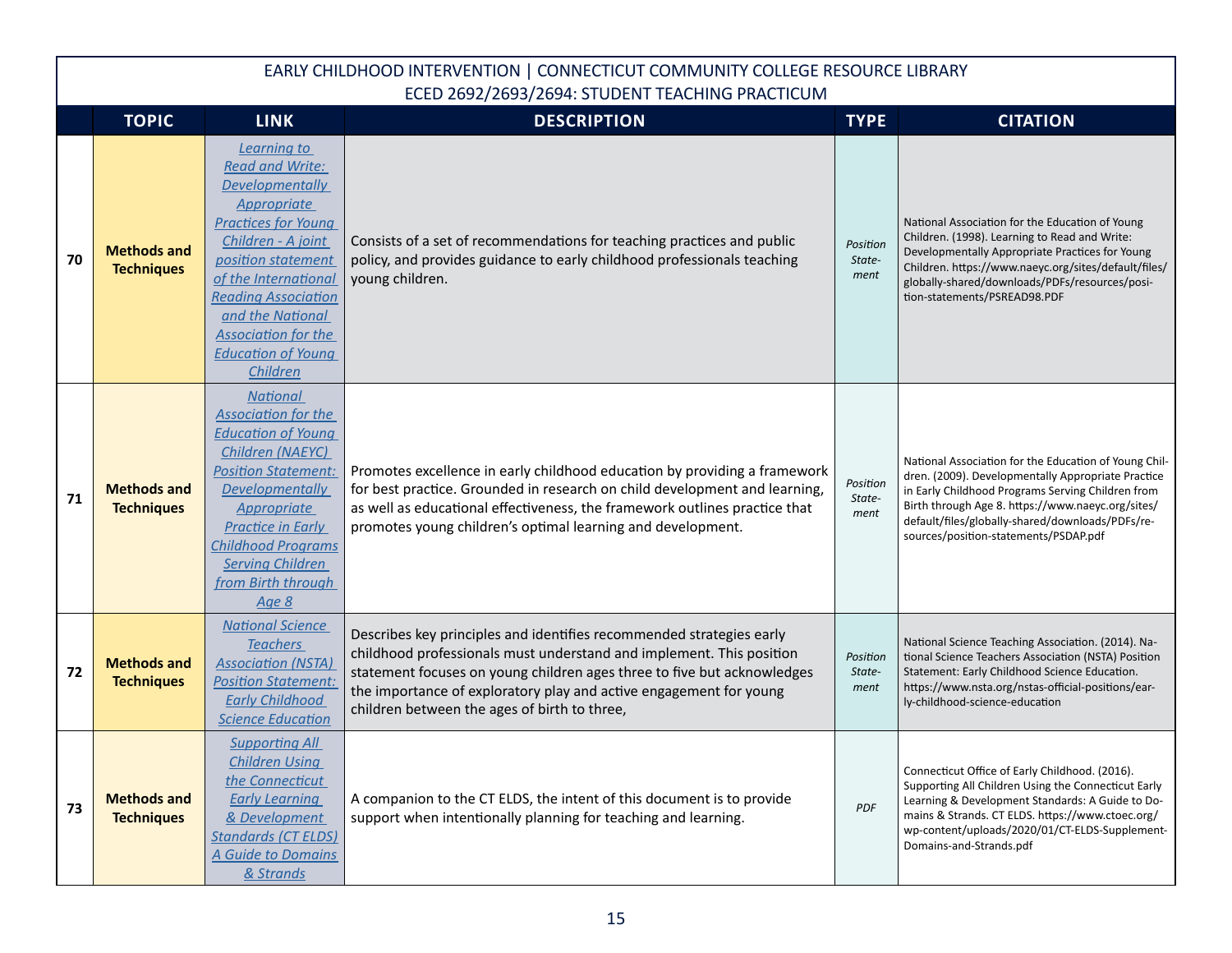|    | <b>TOPIC</b>                                   | <b>LINK</b>                                                                                                                                                                                    | <b>DESCRIPTION</b>                                                                                                                                                                                                                                                                                                                                                                                                                                                                                                                                                            | <b>TYPE</b>                | <b>CITATION</b>                                                                                                                                                                                                                                                                                 |
|----|------------------------------------------------|------------------------------------------------------------------------------------------------------------------------------------------------------------------------------------------------|-------------------------------------------------------------------------------------------------------------------------------------------------------------------------------------------------------------------------------------------------------------------------------------------------------------------------------------------------------------------------------------------------------------------------------------------------------------------------------------------------------------------------------------------------------------------------------|----------------------------|-------------------------------------------------------------------------------------------------------------------------------------------------------------------------------------------------------------------------------------------------------------------------------------------------|
| 74 | <b>Methods and</b><br><b>Techniques</b>        | <b>Supporting All</b><br><b>Children Using</b><br>the Connecticut<br><b>Early Learning</b><br>& Development<br><b>Standards (CT ELDS)</b><br><b>Building Meaningful</b><br>Curriculum          | A companion to the CT ELDS, this document explores the components of<br>a rich, challenging and achievable curriculum. Topics of review include<br>intentional teaching, components of curriculum, ensuring a comprehensive<br>approach to curriculum, and curriculum planning and developing learning<br>experience plans.                                                                                                                                                                                                                                                   | <b>PDF</b>                 | Connecticut Office of Early Childhood. (2016).<br>Supporting All Children Using the Connecticut Early<br>Learning & Development Standards: Building Mean-<br>ingful Curriculum. CT ELDS. https://www.ctoec.<br>org/wp-content/uploads/2020/01/CT-ELDS-Supple-<br>ment-Meaningful-Curriculum.pdf |
| 75 | <b>Methods and</b><br><b>Techniques</b>        | <b>Supporting All</b><br><b>Children Using</b><br>the Connecticut<br><b>Early Learning</b><br>and Development<br><b>Standards (CT ELDS)</b><br>Dual Language<br><b>Learners</b>                | A companion resource to the Dual Language Development Framework<br>found within the CT ELDS. It provides information about dual language<br>learner development as well as strategies for supporting the learning and<br>development of young children who are dual language learners.                                                                                                                                                                                                                                                                                        | PDF                        | Connecticut Office of Early Childhood. (2016).<br>Supporting All Children Using the Connecticut Early<br>Learning & Development Standards: Dual Language<br>Learners. CT ELDS. https://www.ctoec.org/wp-con-<br>tent/uploads/2020/01/CT-ELDS-Supplement-Du-<br>al-Language-Learners.pdf         |
| 76 | <b>Methods and</b><br><b>Techniques</b>        | <b>Supporting All</b><br><b>Children Using</b><br>the Connecticut<br><b>Early Learning</b><br>and Development<br><b>Standards (CT ELDS)</b><br><b>Meeting the Needs</b><br>of Diverse Learners | A companion document to the CT ELDS, the intent of this document is<br>to provide guidance for supporting young children with disabilities. This<br>document includes practices and processes that lead early childhood<br>professionals to develop high expectations for young children with<br>disabilities and ensure their full access, participation, and benefit in early<br>learning environments.                                                                                                                                                                     | <b>PDF</b>                 | Connecticut Office of Early Childhood. (2006).<br>Supporting All Children Using the Connecticut<br>Early Learning & Development Standards: Meeting<br>the Needs of Diverse Learners. CT ELDS. https://<br>www.ctoec.org/wp-content/uploads/2020/01/<br>CT-ELDS-Supplement-Diverse-Learners.pdf  |
| 77 | <b>Methods and</b><br><b>Techniques</b>        | <b>What Can Teachers</b><br>Do To Make<br>the Classroom<br><b>Environment More</b><br>Conducive to<br><b>Children's Learning</b><br>and Development?                                           | From the IRIS center, this learning module focuses on providing a safe,<br>responsive, and nurturing environment for young children as an important<br>part of supporting their learning and development.                                                                                                                                                                                                                                                                                                                                                                     | Learning<br><b>Modules</b> | Schwartz, I. (n.d.). What Can Teachers Do To Make<br>the Classroom Environment More Conducive to<br>Children's Learning and Development? IRIS Center.<br>https://iris.peabody.vanderbilt.edu/module/env/<br>cresource/q1/p01/                                                                   |
| 78 | <b>Observing and</b><br><b>Collecting Data</b> | Connecticut<br><b>Documentation and</b><br>Observation for<br><b>Teaching System (CT</b><br><b>DOTS</b> ) Observation<br><b>Progressions</b>                                                   | A framework to guide early childhood professionals in a process of<br>monitoring children's progress on the skills, abilities and behaviors found<br>in the Connecticut Early Learning and Development Standards (CT ELDS).<br>CT DOTS supports early childhood professionals to observe children in<br>naturally occurring situations and to plan engaging experiences that allow<br>for more intentional observations. CT DOTS also provides a structure<br>for early childhood professionals to partner with families in sharing<br>information about individual children. | <b>PDF</b>                 | Connecticut Office of Early Childhood. (2018).<br>Documentation and Observation for Teaching<br>System: Observation Progressions. CT DOTS. https://<br>www.ctoec.org/wp-content/uploads/2020/06/<br>CT-DOTS-Documentation-and-Observa-<br>tion-for-Teaching-System.pdf                          |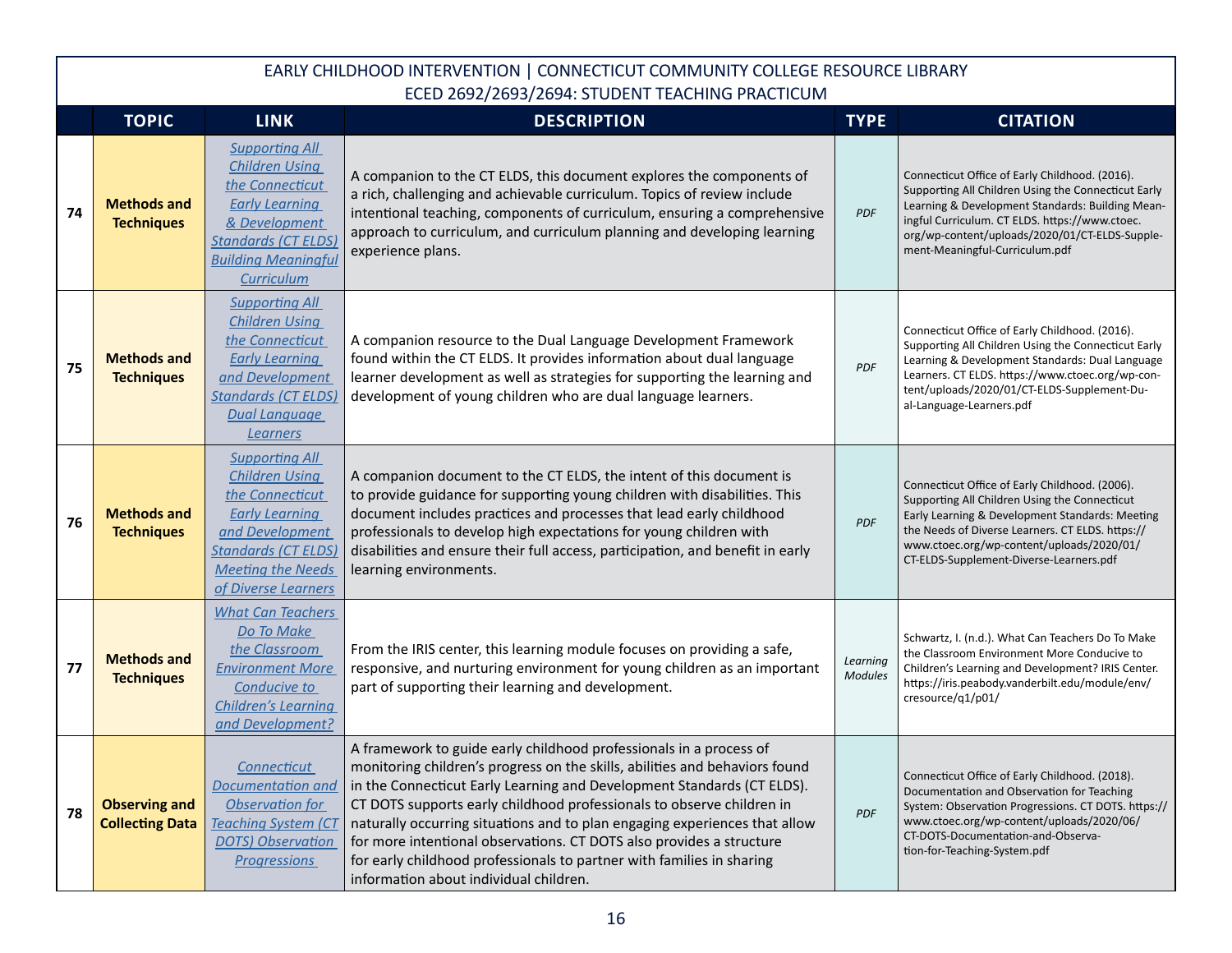|    | <b>TOPIC</b>                                   | <b>LINK</b>                                                                                                                                                                                                                                   | <b>DESCRIPTION</b>                                                                                                                                                                                                                                                                                                                                            | <b>TYPE</b>                | <b>CITATION</b>                                                                                                                                                                                                                                                                                                                                                                                                                                                                                               |
|----|------------------------------------------------|-----------------------------------------------------------------------------------------------------------------------------------------------------------------------------------------------------------------------------------------------|---------------------------------------------------------------------------------------------------------------------------------------------------------------------------------------------------------------------------------------------------------------------------------------------------------------------------------------------------------------|----------------------------|---------------------------------------------------------------------------------------------------------------------------------------------------------------------------------------------------------------------------------------------------------------------------------------------------------------------------------------------------------------------------------------------------------------------------------------------------------------------------------------------------------------|
| 79 | <b>Observing and</b><br><b>Collecting Data</b> | Connecticut<br><b>Documentation and</b><br>Observation for<br><b>Teaching System</b><br>(CT DOTS) User's<br>Manual                                                                                                                            | This user's manual provides important information regarding the<br>appropriate use of the CT DOTS Observation Progressions framework.                                                                                                                                                                                                                         | <b>PDF</b>                 | Connecticut Office of Early Childhood. (2018). Doc-<br>umentation and Observation for Teaching System:<br>User's Manual. CT DOTS. https://www.ctoec.org/<br>wp-content/uploads/2020/06/CT-DOTS-user-man-<br>ual.pdf                                                                                                                                                                                                                                                                                           |
| 80 | <b>Observing and</b><br><b>Collecting Data</b> | <b>Including Children</b><br>with Special Needs:<br>Are Your and Your<br><b>Early Childhood</b><br><b>Program Ready?</b>                                                                                                                      | Today, more and more children with disabilities are attending early care and<br>education programs. Early childhood professionals can use the Preschool<br>and Kindergarten Inclusion Readiness Checklist within this article, to ensure<br>their early learning classroom is accessible for all children.                                                    | Article                    | Watson, A., & McCathren, R. (2009). Including<br>Children with Special Needs: Are You and Your Early<br>Childhood Program Ready?. Young Children, 64(2),<br>$20 - 26$ .                                                                                                                                                                                                                                                                                                                                       |
| 81 | <b>Observing and</b><br><b>Collecting Data</b> | <b>Pathways</b><br>to Cultural<br>Competence<br>Programs 4<br><b>Underlying</b><br><b>Principles</b>                                                                                                                                          | Defines culture and cultural competence and provides a framework to<br>reflect upon the cultural competence practices within the early learning<br>classroom, included is a detailed cultural competence checklist.                                                                                                                                           | PDF                        | Build Improving Cultural & Linguistic Competence in<br>Quality Rating & Improvement Systems Initiative &<br>Woods, T. (2012). Pathways to Cultural Competence<br>Programs: 4 Underlying Principles. https://www.<br>earlychildhoodnyc.org/resourceguide/resources/<br>NAEYC_Pathways-to-Cultural-Competence_Check-<br>list_NYS-version_2013-05-07.pdf                                                                                                                                                         |
| 82 | <b>Promoting</b><br><b>Justice</b>             | <b>Advancing Equity</b><br>in Early Childhood<br>Education                                                                                                                                                                                    | Outlines steps to provide high-quality early care and education programs<br>that build on each child's unique individual and family strengths, cultural<br>background, languages, abilities and experiences and eliminates differences<br>in educational outcomes as a result of who children are, where they live<br>and what resources their families have. | Position<br>State-<br>ment | National Association for the Education of Young Chil-<br>dren. (2019). Advancing Equity in Early Childhood<br>Education. https://www.naeyc.org/sites/default/<br>files/globally-shared/downloads/PDFs/resources/<br>position-statements/advancingequitypositionstate-<br>ment.pdf                                                                                                                                                                                                                             |
| 83 | <b>Promoting</b><br>Justice                    | All Are Welcome by<br>Alexandra Penfold                                                                                                                                                                                                       | Discover a school where, no matter what, young children have a place, have<br>a space, and are loved and appreciated. Follow a group of children through<br>their school day, where everyone is welcomed with open arms. A school<br>where students from all backgrounds learn from and celebrate each other's<br>traditions.                                 | Children's<br>Literature   | Penfold, A. (2018). All are welcome. Knopf Books for<br>Young Readers.                                                                                                                                                                                                                                                                                                                                                                                                                                        |
| 84 | <b>Promoting</b><br><b>Justice</b>             | <b>Early Childhood</b><br>Inclusion: A<br><b>Joint Position</b><br><b>Statement of the</b><br><b>Division for Early</b><br>Childhood (DEC)<br>and the National<br><b>Association for the</b><br><b>Education of Young</b><br>Children (NAEYC) | Defines early childhood inclusion and describes recommendations to<br>improve inclusion within the field of early childhood education in order<br>to foster successful outcomes for children with disabilities and/or diverse<br>backgrounds.                                                                                                                 | Position<br>State-<br>ment | Division for Early Childhood of the council for<br>Exceptional Children & National Association for the<br>Education of Young Children. (2009). Early childhood<br>inclusion: A joint position statement of the Division<br>for Early Childhood (DEC) and the National Associ-<br>ation for the Education of Young Children (NAEYC).<br>Chapel Hill: The University of North Carolina, FPG<br>Child Development Institute. http://www.naeyc.org/<br>files/naeyc/file/positions/DEC_NAEYC_EC_updat-<br>edKS.pdf |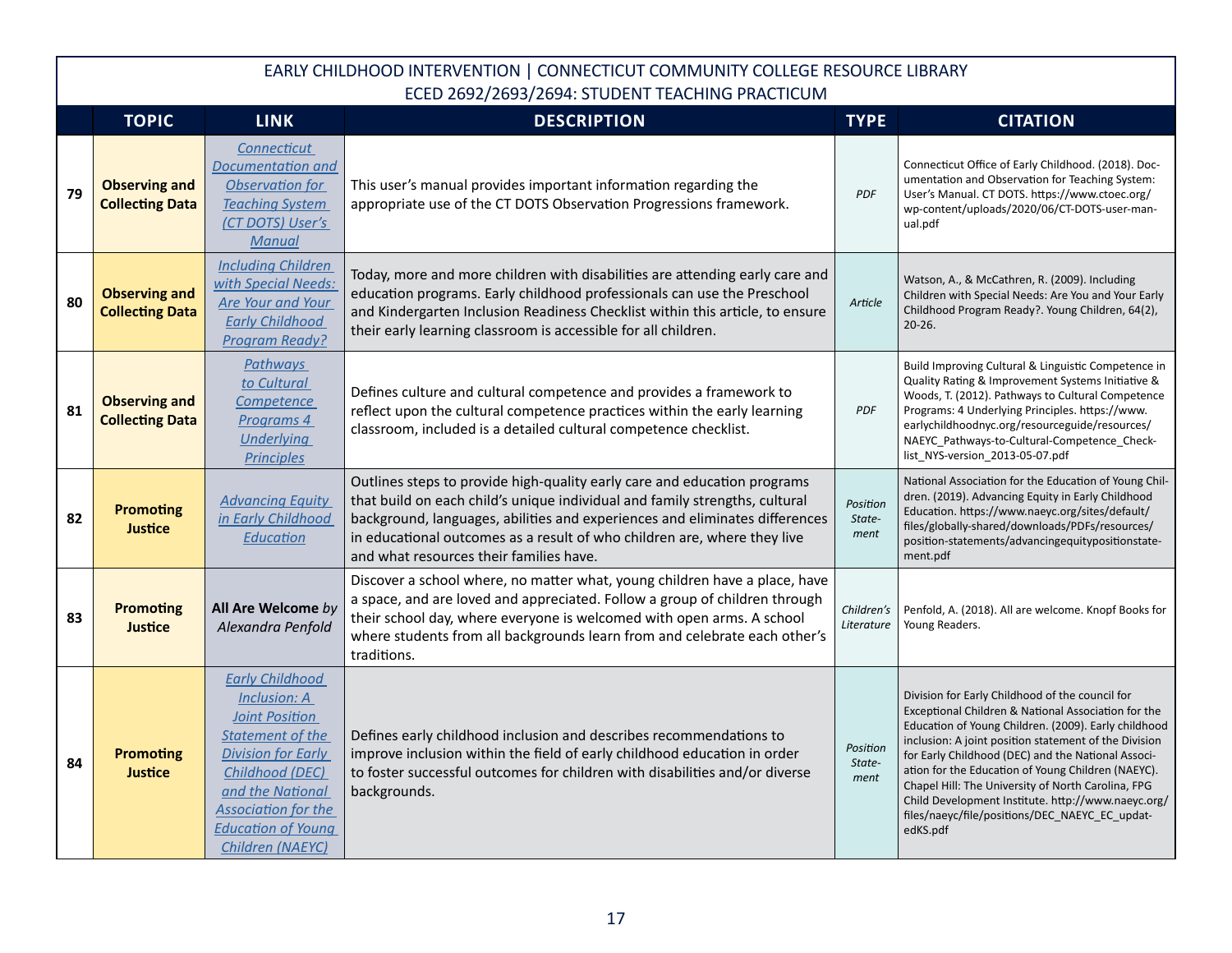|    | <b>TOPIC</b>                       | <b>LINK</b>                                                                                                                                                                                                                                                                  | <b>DESCRIPTION</b>                                                                                                                                                                                                                                                                                                                                                                                                                                                                                                                                                                                                        | <b>TYPE</b>                | <b>CITATION</b>                                                                                                                                                                                                                                                                                                                                       |
|----|------------------------------------|------------------------------------------------------------------------------------------------------------------------------------------------------------------------------------------------------------------------------------------------------------------------------|---------------------------------------------------------------------------------------------------------------------------------------------------------------------------------------------------------------------------------------------------------------------------------------------------------------------------------------------------------------------------------------------------------------------------------------------------------------------------------------------------------------------------------------------------------------------------------------------------------------------------|----------------------------|-------------------------------------------------------------------------------------------------------------------------------------------------------------------------------------------------------------------------------------------------------------------------------------------------------------------------------------------------------|
| 85 | <b>Promoting</b><br><b>Justice</b> | <b>Including Children</b><br>with Special Needs:<br><b>Are Your and Your</b><br><b>Early Childhood</b><br><b>Program Ready?</b>                                                                                                                                              | Today, more and more children with disabilities are attending early care and<br>education programs. Early childhood professionals can use the Preschool<br>and Kindergarten Inclusion Readiness Checklist within this article, to ensure<br>their early learning classroom is accessible for all children.                                                                                                                                                                                                                                                                                                                | Article                    | Watson, A., & McCathren, R. (2009). Including<br>Children with Special Needs: Are You and Your Early<br>Childhood Program Ready?. Young Children, 64(2),<br>$20 - 26.$                                                                                                                                                                                |
| 86 | <b>Promoting</b><br><b>Justice</b> | Pathways<br>to Cultural<br>Competence<br>Programs 4<br>Underlying<br><b>Principles</b>                                                                                                                                                                                       | Defines culture and cultural competence and provides a framework to<br>reflect upon the cultural competence practices within the early learning<br>classroom, included is a detailed cultural competence checklist.                                                                                                                                                                                                                                                                                                                                                                                                       | PDF                        | Build Improving Cultural & Linguistic Competence in<br>Quality Rating & Improvement Systems Initiative &<br>Woods, T. (2012). Pathways to Cultural Competence<br>Programs: 4 Underlying Principles. https://www.<br>earlychildhoodnyc.org/resourceguide/resources/<br>NAEYC_Pathways-to-Cultural-Competence_Check-<br>list_NYS-version_2013-05-07.pdf |
| 87 | <b>Promoting</b><br><b>Justice</b> | <b>Responding to</b><br><b>Linquistic and</b><br><b>Cultural Diversity</b><br><b>Recommendations</b><br>for Effective<br><b>Early Childhood</b><br><b>Education: A</b><br><b>Position Statement</b><br>of the National<br><b>Association of</b><br>Young Children<br>(NAEYC) | Identifies recommendations for working with children that are linguistically<br>and culturally diverse who speak languages other than English. These<br>recommendations can also apply to children who, although they speak only<br>English, are also linguistically and culturally diverse.                                                                                                                                                                                                                                                                                                                              | Position<br>State-<br>ment | National Association for the Education of Young<br>Children. (1995). Responding to Linguistic and<br>Cultural Diversity Recommendations for Effective<br>Early Childhood Education. https://www.naeyc.org/<br>sites/default/files/globally-shared/downloads/PDFs/<br>resources/position-statements/PSDIV98.PDF                                        |
| 88 | <b>Promoting</b><br><b>Justice</b> | <b>Understanding</b><br><b>Anti-Bias Education:</b><br><b>Bringing the Four</b><br>Core Goals to<br><b>Every Facet of Your</b><br>Curriculum                                                                                                                                 | This article is an excerpt of the second edition of Anti-Bias Education for<br>Young Children and Ourselves, by Louise Derman-Sparks and Julie Olsen<br>Edwards. It focuses on the four core goals of anti-bias education which<br>include: identity, diversity, justice, and activism.                                                                                                                                                                                                                                                                                                                                   | Website                    | National Association for the Education of Young<br>Children. (2019). Understanding Anti-Bias Education:<br>Bringing the Four Core Goals to Every Facet of Your<br>Curriculum. Young Children. Retrieved from https://<br>www.naeyc.org/resources/pubs/yc/nov2019/under-<br>standing-anti-bias                                                         |
| 89 | <b>Promoting</b><br><b>Justice</b> | <b>Virtual Lab School</b>                                                                                                                                                                                                                                                    | Offers seven professional development tracks, providing both<br>comprehensive foundational training and specialized training with in-<br>depth content and resources. The Foundational Tracks (Infant & Toddler,<br>Preschool, School-Age, Training & Curriculum Specialist, Management,<br>and Family Child Care) each contain 15 courses that align with the Child<br>Development Associate (CDA) competencies, National Association for the<br>Education of Young Children (NAEYC) standards, National Association for<br>Family Child Care (NAFCC) standards, and Child and Youth Development<br>(CYD-AYD) standards. | Learning<br><b>Modules</b> | Virtual Lab School. (https://www.virtuallabschool.<br>$\text{org/}$                                                                                                                                                                                                                                                                                   |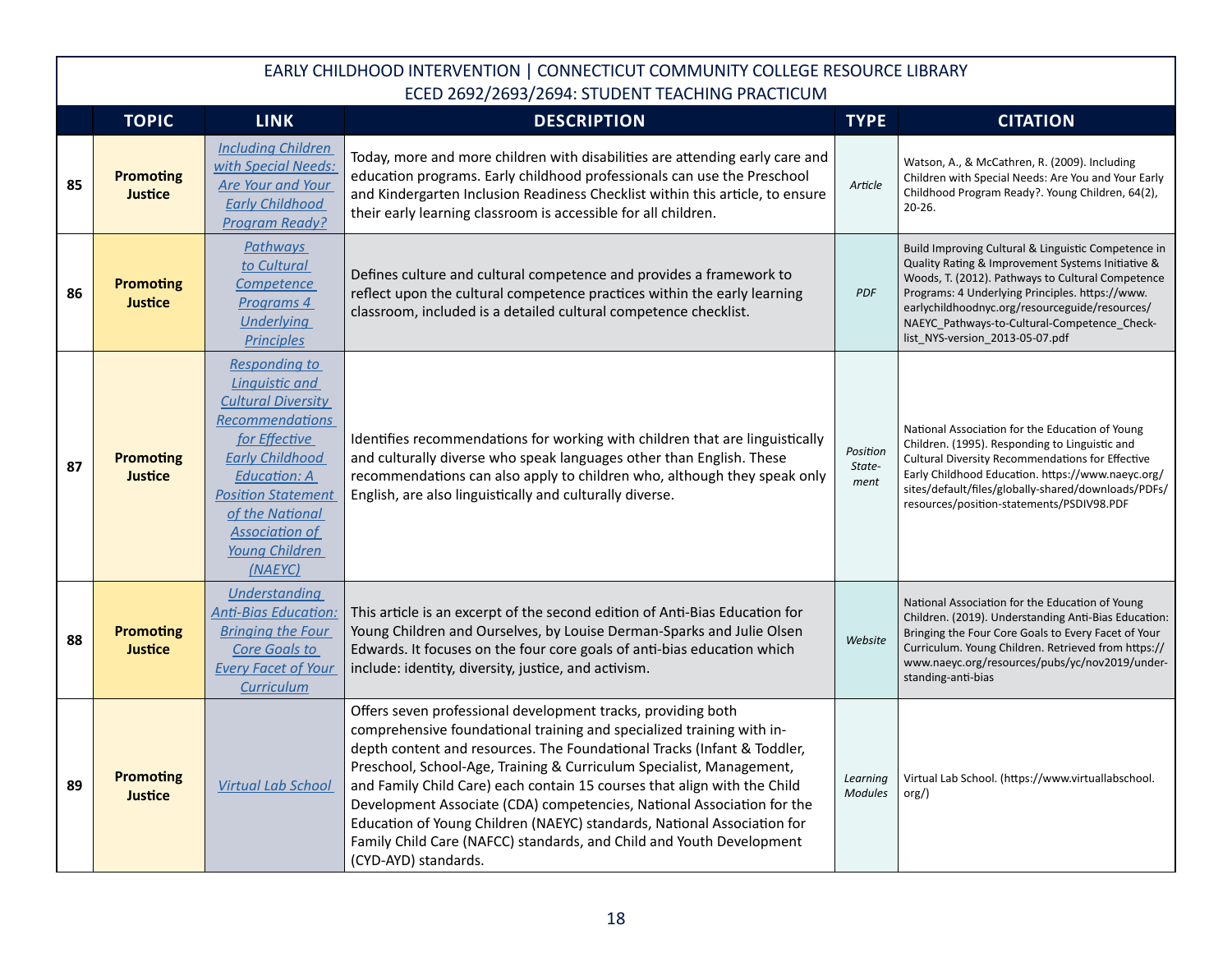|    | <b>TOPIC</b>                       | <b>LINK</b>                                                                                                                                                                                                                                                     | <b>DESCRIPTION</b>                                                                                                                                                                                                                                                                                                                                                                                                                                                                                                                                                                                                                                                                                                     | <b>TYPE</b>                | <b>CITATION</b>                                                                                                                                                                                                                                                                                                                                                                                                           |
|----|------------------------------------|-----------------------------------------------------------------------------------------------------------------------------------------------------------------------------------------------------------------------------------------------------------------|------------------------------------------------------------------------------------------------------------------------------------------------------------------------------------------------------------------------------------------------------------------------------------------------------------------------------------------------------------------------------------------------------------------------------------------------------------------------------------------------------------------------------------------------------------------------------------------------------------------------------------------------------------------------------------------------------------------------|----------------------------|---------------------------------------------------------------------------------------------------------------------------------------------------------------------------------------------------------------------------------------------------------------------------------------------------------------------------------------------------------------------------------------------------------------------------|
| 90 | <b>Promoting</b><br><b>Justice</b> | <b>Where We Stand</b><br>on Responding<br>to Linguistic and<br><b>Cultural Diversity</b>                                                                                                                                                                        | Provides recommendations for working with families and young children<br>with culturally and linguistically diverse backgrounds.                                                                                                                                                                                                                                                                                                                                                                                                                                                                                                                                                                                       | <b>PDF</b>                 | National Association for the Education of Young<br>Children. (2009). Where We Stand on Responding to<br>Linguistic and Cultural Diversity. https://www.naeyc.<br>org/sites/default/files/globally-shared/downloads/<br>PDFs/resources/position-statements/diversity.pdf                                                                                                                                                   |
| 91 | <b>Promoting</b><br><b>Justice</b> | <b>Division for Early</b><br>Childhood (DEC)<br><b>Position Statement:</b><br><b>Responsiveness</b><br>to ALL Children,<br>Families, and<br>Professionals:<br><b>Integrating Cultural</b><br>and Linguistic<br><b>Diversity into Policy</b><br>and Practice     | Addresses implications for culturally and linguistically responsive practice<br>when working with young children and their families with culturally and<br>linguistically diverse backgrounds.                                                                                                                                                                                                                                                                                                                                                                                                                                                                                                                         | Position<br>State-<br>ment | Division for Early Childhood of the council for<br>Exceptional Children Workgroup. (2010). DEC<br>Position Statement: Responsiveness to ALL Children,<br>Families, and Professionals: Integrating Cultural and<br>Linguistic Diversity into Policy and Practice. Division<br>for Early Childhood of the council for Exceptional<br>Children. https://www.decdocs.org/position-state-<br>ment-family-culture               |
| 92 | <b>Promoting</b><br><b>Justice</b> | <b>Early Childhood</b><br>Inclusion: A<br>Summary of the<br><b>Joint Position</b><br><b>Statement of the</b><br><b>Division for Early</b><br>Childhood (DEC)<br>and the National<br><b>Association for the</b><br><b>Education of Young</b><br>Children (NAEYC) | Defines early childhood inclusion and identifies recommendations to<br>improve inclusion within the field of early childhood education in order<br>to foster successful outcomes for children with disabilities and/or diverse<br>backgrounds.                                                                                                                                                                                                                                                                                                                                                                                                                                                                         | Position<br>State-<br>ment | Division for Early Childhood of the council for<br>Exceptional Children & National Association for the<br>education of Young Children. (2009). Early childhood<br>inclusion: A summary. Chapel Hill: The University of<br>North Carolina, FPG Child Development Insti-<br>tute. https://www.naeyc.org/sites/default/files/<br>globally-shared/downloads/PDFs/resources/posi-<br>tion-statements/DEC NAEYC ECSummary A.pdf |
| 93 | <b>Promoting</b><br><b>Justice</b> | <b>Marisol McDonald</b><br>Doesn't Match by<br><b>Monica Brown</b>                                                                                                                                                                                              | Marisol McDonald has flaming red hair and nut-brown skin. Polka dots and<br>stripes are her favorite combination. She prefers peanut butter and jelly<br>burritos in her lunch box. And don't even think of asking her to choose<br>one or the other activity at recess-she'll just be a soccer playing pirate<br>princess. To Marisol McDonald, these seemingly mismatched things make<br>perfect sense together. Unfortunately, they don't always make sense to<br>everyone else. Other people wrinkle their nose in confusion at Marisol. In a<br>world where everyone tries to put this biracial, Peruvian-Scottish-American<br>girl into a box, Marisol McDonald doesn't match. And that's just fine with<br>her. | Children's<br>Literature   | Brown, M. (2011). Marisol McDonald doesn't match.<br>Lee & Low.                                                                                                                                                                                                                                                                                                                                                           |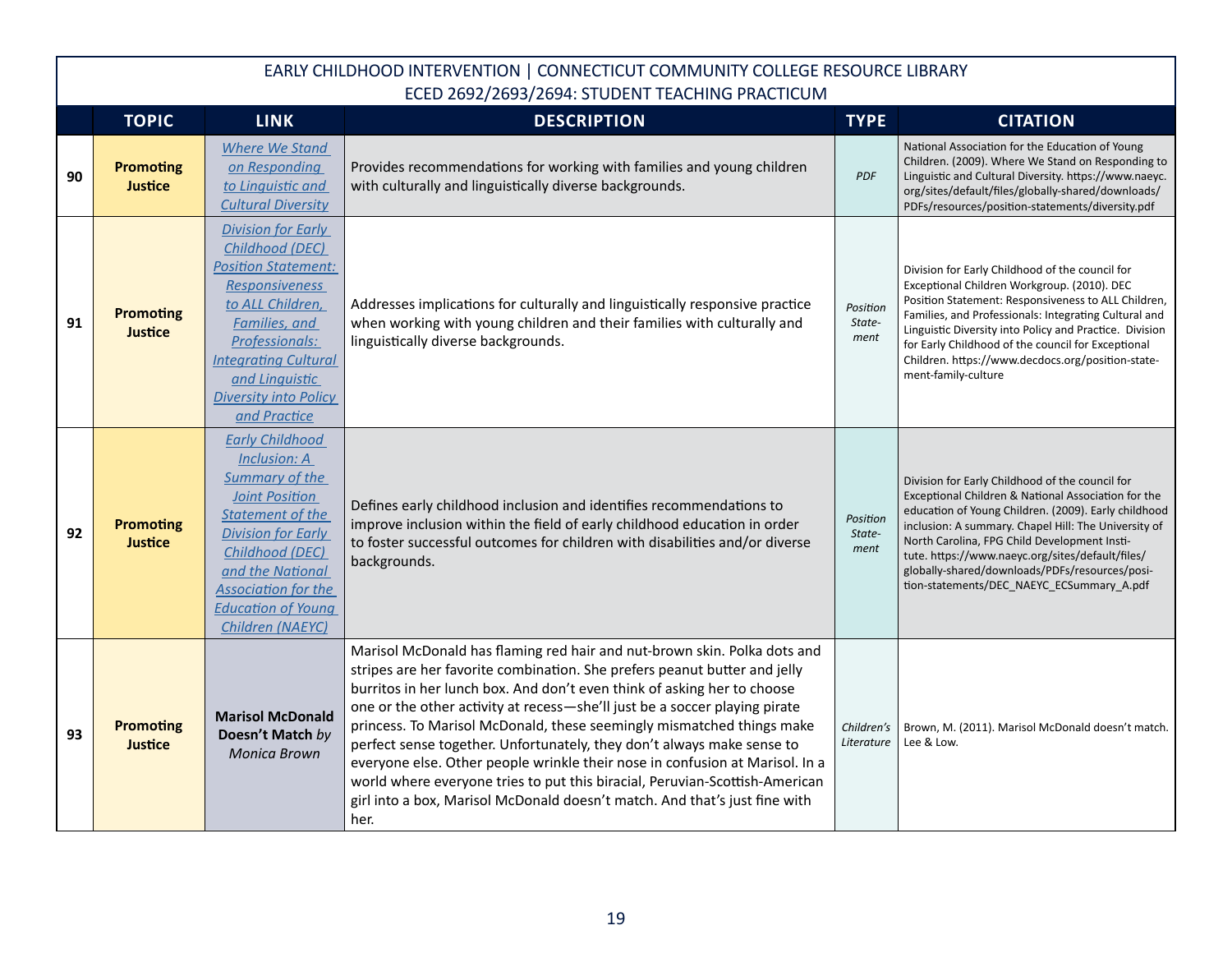|    | <b>TOPIC</b>                                                                   | <b>LINK</b>                                                                                                                                         | <b>DESCRIPTION</b>                                                                                                                                                                                                                                                                                                                                                                                                                                                                                                         | <b>TYPE</b>                | <b>CITATION</b>                                                                                                                                                                                                                                                                                |
|----|--------------------------------------------------------------------------------|-----------------------------------------------------------------------------------------------------------------------------------------------------|----------------------------------------------------------------------------------------------------------------------------------------------------------------------------------------------------------------------------------------------------------------------------------------------------------------------------------------------------------------------------------------------------------------------------------------------------------------------------------------------------------------------------|----------------------------|------------------------------------------------------------------------------------------------------------------------------------------------------------------------------------------------------------------------------------------------------------------------------------------------|
| 94 | <b>Promoting</b><br>Justice                                                    | <b>Meeting the Needs</b><br>of Culturally and<br>Linguistically<br><b>Diverse Families:</b><br>Position<br><b>Statements, Papers</b><br>and Reports | Includes links to multiple position statements, papers, and reports on the<br>topic of meeting the needs of culturally and linguistically diverse children<br>and their families.                                                                                                                                                                                                                                                                                                                                          | Position<br>State-<br>ment | Early Childhood Technical Assistance Center. (n.d.).<br>Meeting the Needs of Culturally and Linguistically<br>Diverse Families: Position Statements, Papers and<br>Reports. https://ectacenter.org/topics/personnel/<br>perscultdiv.asp                                                        |
| 95 | <b>Promoting</b><br>Justice                                                    | Mirrors, Windows,<br>and Sliding Glass<br><b>Doors</b>                                                                                              | When a child has an experience with a book, it is as if they are<br>metaphorically walking through the author and illustrator's door. Books<br>can be windows into someone else's world as well as be a mirror of the<br>child's own world. Learn the importance of all children seeing themselves<br>and their families in the literature they are exposed to.                                                                                                                                                            | <b>PDF</b>                 | Reading is Fundamental. (2015). Mirrors, Windows<br>and Sliding Glass Doors. https://scenicregional.org/<br>wp-content/uploads/2017/08/Mirrors-Windows-<br>and-Sliding-Glass-Doors.pdf                                                                                                         |
| 96 | <b>Promoting</b><br><b>Social and</b><br><b>Emotional</b><br><b>Competence</b> | A Ball for Daisy by<br>Chris Raschka                                                                                                                | A Ball for Daisy is a wordless children's picture book that tells the story of a<br>small white dog named Daisy and her favorite red ball. Daisy is so obsessed<br>with the ball that she takes it everywhere with her, sleeps with it, and<br>overall has to be near it constantly. As her owner takes Daisy out for a walk<br>one day, her ball gets snatched by a brown dog wanting to play. Daisy tries<br>her hardest to get the ball back, but the other dog insists on playing with it<br>and accidentally pops it. | Children's<br>Literature   | Raschka, C. (2011). A ball for Daisy. Random House<br>Digital, Inc.                                                                                                                                                                                                                            |
| 97 | <b>Promoting</b><br><b>Social and</b><br><b>Emotional</b><br><b>Competence</b> | <b>Position Statement</b><br>on Challenging<br><b>Behavior and Young</b><br>Children - Executive<br>Summary                                         | Defines "challenging behavior" and briefly describes the eight<br>recommendations for early childhood professionals regarding positive<br>approaches to preventing and addressing challenging behavior.                                                                                                                                                                                                                                                                                                                    | Position<br>State-<br>ment | Division For Early Childhood. (2017). Position State-<br>ment on Challenging Behavior and Young Children<br>- Executive Summary. https://www.decdocs.org/<br>executive-summary-challenging-behav                                                                                               |
| 98 | <b>Promoting</b><br><b>Social and</b><br><b>Emotional</b><br><b>Competence</b> | <b>Position Statement</b><br>on Challenging<br><b>Behavior and Young</b><br><b>Children: Division</b><br>of Early Childhood<br>(DEC)                | This statement defines "challenging behavior" and "social-emotional<br>competence," provides a summary of DEC's position on the identification of<br>and intervention with challenging behavior, and offers recommendations to<br>early childhood professionals about positive approaches to preventing and<br>addressing challenging behavior.                                                                                                                                                                            | Position<br>State-<br>ment | Division for Early Childhood of the council for<br>Exceptional Children. (2017). Position Statement on<br>Challenging Behavior and Young Children: Division<br>of Early Childhood (DEC). https://challengingbehav-<br>ior.cbcs.usf.edu/docs/DEC PositionStatement Chal-<br>lengingBehavior.pdf |
| 99 | <b>Promoting</b><br><b>Social and</b><br><b>Emotional</b><br><b>Competence</b> | Understanding<br><b>Anti-Bias Education:</b><br><b>Bringing the Four</b><br>Core Goals to<br><b>Every Facet of Your</b><br><b>Curriculum</b>        | This article is an excerpt of the second edition of Anti-Bias Education for<br>Young Children and Ourselves, by Louise Derman-Sparks and Julie Olsen<br>Edwards. It focuses on the four core goals of anti-bias education which<br>include: identity, diversity, justice, and activism.                                                                                                                                                                                                                                    | Website                    | National Association for the Education of Young<br>Children. (2019). Understanding Anti-Bias Education:<br>Bringing the Four Core Goals to Every Facet of Your<br>Curriculum. Young Children. Retrieved from https://<br>www.naeyc.org/resources/pubs/yc/nov2019/under-<br>standing-anti-bias  |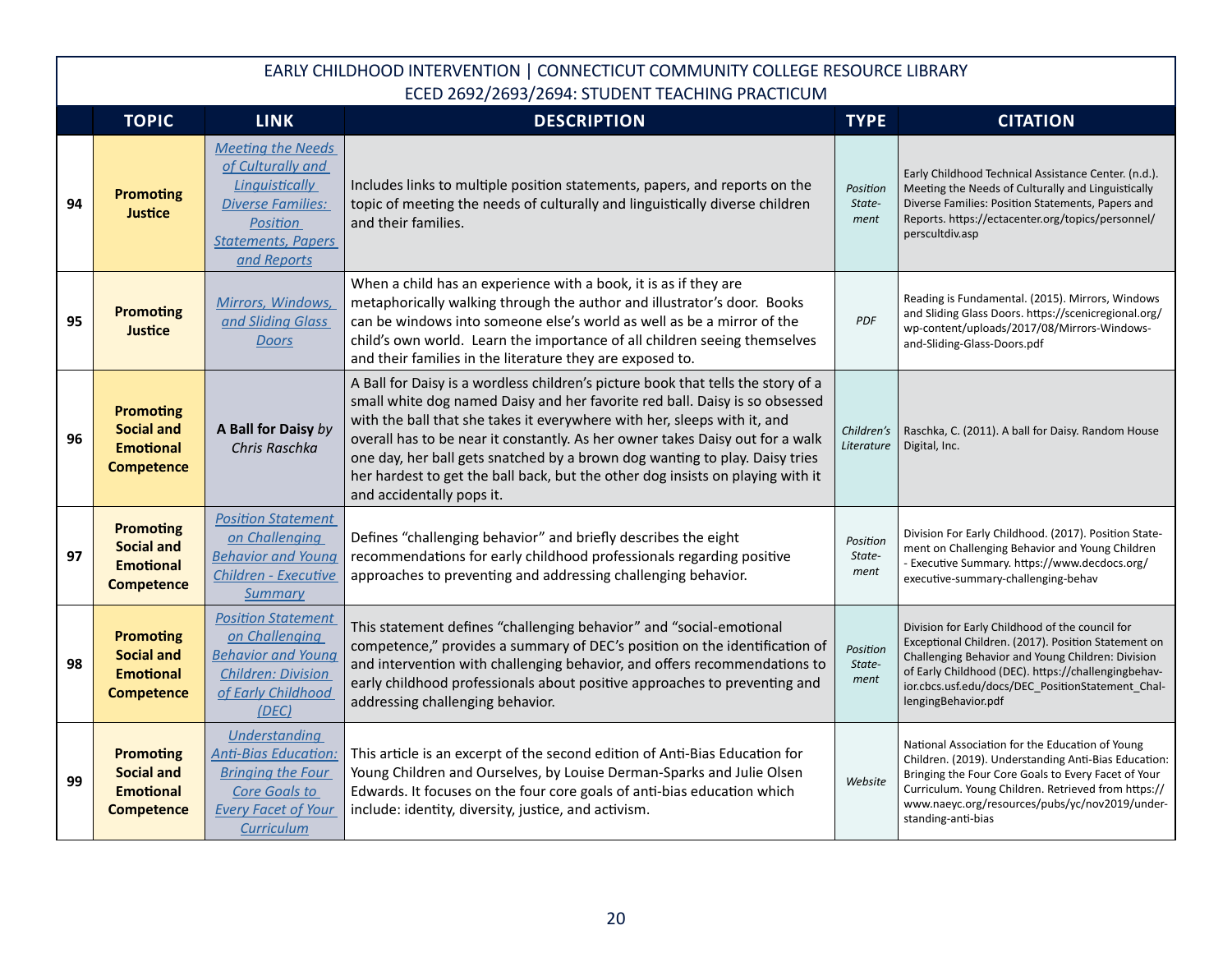|     | <b>TOPIC</b>                                                                   | <b>LINK</b>                                                                  | <b>DESCRIPTION</b>                                                                                                                                                                                                                                                                                                                                                                                                                                                                                                                                                                                                                                                                                                     | <b>TYPE</b>                | <b>CITATION</b>                                                                                                                                                                        |
|-----|--------------------------------------------------------------------------------|------------------------------------------------------------------------------|------------------------------------------------------------------------------------------------------------------------------------------------------------------------------------------------------------------------------------------------------------------------------------------------------------------------------------------------------------------------------------------------------------------------------------------------------------------------------------------------------------------------------------------------------------------------------------------------------------------------------------------------------------------------------------------------------------------------|----------------------------|----------------------------------------------------------------------------------------------------------------------------------------------------------------------------------------|
| 100 | <b>Promoting</b><br><b>Social and</b><br><b>Emotional</b><br><b>Competence</b> | <b>Virtual Lab School</b>                                                    | Offers seven professional development tracks, providing both<br>comprehensive foundational training and specialized training with in-<br>depth content and resources. The Foundational Tracks (Infant & Toddler,<br>Preschool, School-Age, Training & Curriculum Specialist, Management,<br>and Family Child Care) each contain 15 courses that align with the Child<br>Development Associate (CDA) competencies, National Association for the<br>Education of Young Children (NAEYC) standards, National Association for<br>Family Child Care (NAFCC) standards, and Child and Youth Development<br>(CYD-AYD) standards.                                                                                              | Learning<br><b>Modules</b> | Virtual Lab School. (https://www.virtuallabschool.<br>org()                                                                                                                            |
| 101 | <b>Promoting</b><br><b>Social and</b><br><b>Emotional</b><br><b>Competence</b> | All Are Welcome by<br>Alexandra Penfold                                      | Discover a school where, no matter what, young children have a place, have<br>a space, and are loved and appreciated. Follow a group of children through<br>their school day, where everyone is welcomed with open arms. A school<br>where students from all backgrounds learn from and celebrate each other's<br>traditions.                                                                                                                                                                                                                                                                                                                                                                                          | Children's<br>Literature   | Penfold, A. (2018). All are welcome. Knopf Books for<br>Young Readers.                                                                                                                 |
| 102 | <b>Promoting</b><br><b>Social and</b><br><b>Emotional</b><br><b>Competence</b> | <b>Marisol McDonald</b><br>Doesn't Match by<br><b>Monica Brown</b>           | Marisol McDonald has flaming red hair and nut-brown skin. Polka dots and<br>stripes are her favorite combination. She prefers peanut butter and jelly<br>burritos in her lunch box. And don't even think of asking her to choose<br>one or the other activity at recess-she'll just be a soccer playing pirate<br>princess. To Marisol McDonald, these seemingly mismatched things make<br>perfect sense together. Unfortunately, they don't always make sense to<br>everyone else. Other people wrinkle their nose in confusion at Marisol. In a<br>world where everyone tries to put this biracial, Peruvian-Scottish-American<br>girl into a box, Marisol McDonald doesn't match. And that's just fine with<br>her. | Children's<br>Literature   | Brown, M. (2011). Marisol McDonald doesn't match.<br>Lee & Low.                                                                                                                        |
| 103 | <b>Promoting</b><br><b>Social and</b><br><b>Emotional</b><br><b>Competence</b> | Mirrors, Windows,<br>and Sliding Glass<br><b>Doors</b>                       | When a child has an experience with a book, it is as if they are<br>metaphorically walking through the author and illustrator's door. Books<br>can be windows into someone else's world as well as be a mirror of the<br>child's own world. Learn the importance of all children seeing themselves<br>and their families in the literature they are exposed to.                                                                                                                                                                                                                                                                                                                                                        | <b>PDF</b>                 | Reading is Fundamental. (2015). Mirrors, Windows<br>and Sliding Glass Doors. https://scenicregional.org/<br>wp-content/uploads/2017/08/Mirrors-Windows-<br>and-Sliding-Glass-Doors.pdf |
| 104 | <b>Promoting</b><br><b>Social and</b><br><b>Emotional</b><br><b>Competence</b> | <b>National Center</b><br>for Pyramid<br><b>Model Innovations</b><br>(NCPMI) | Provides technical assistance, professional development and other<br>resources to early childhood professionals to support their promotion of<br>positive social, emotional and behavioral outcomes for children ages birth<br>through five, increasing the use of appropriate behavior guidance practices,<br>promoting inclusion, and supporting family engagement.                                                                                                                                                                                                                                                                                                                                                  | Website                    | National Center for Pyramid Model Innovations<br>NCPMI. (https://challengingbehavior.cbcs.usf.edu/<br>index.html)                                                                      |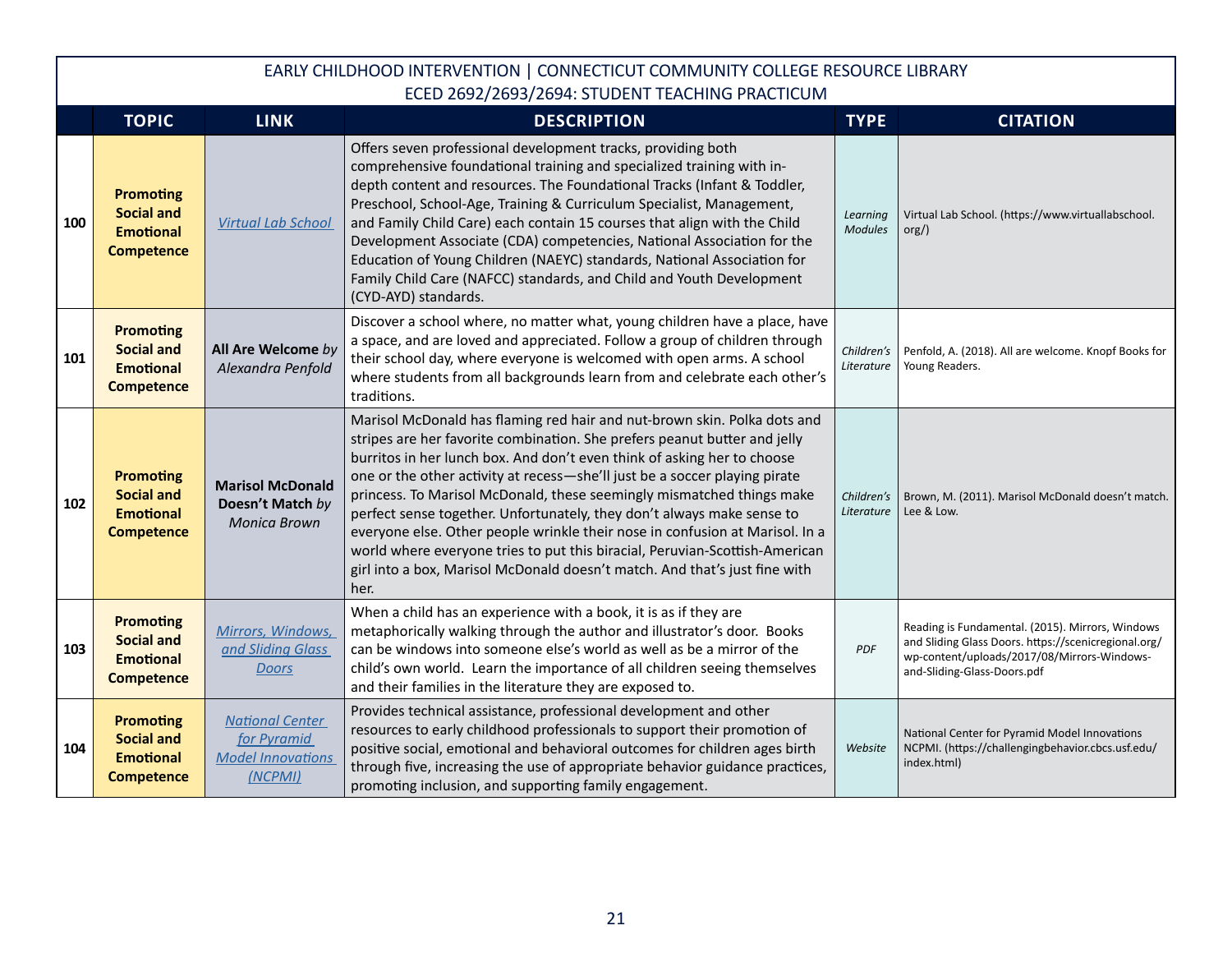|     | <b>TOPIC</b>                                                                   | <b>LINK</b>                                                                                                                                                                                                                                                                                                          | <b>DESCRIPTION</b>                                                                                                                                                                                                                                                                                                                                                                                                                                                                                                                                                                                                                                                                                                                                                        | <b>TYPE</b>                | <b>CITATION</b>                                                                                                                                                                                                                                                            |
|-----|--------------------------------------------------------------------------------|----------------------------------------------------------------------------------------------------------------------------------------------------------------------------------------------------------------------------------------------------------------------------------------------------------------------|---------------------------------------------------------------------------------------------------------------------------------------------------------------------------------------------------------------------------------------------------------------------------------------------------------------------------------------------------------------------------------------------------------------------------------------------------------------------------------------------------------------------------------------------------------------------------------------------------------------------------------------------------------------------------------------------------------------------------------------------------------------------------|----------------------------|----------------------------------------------------------------------------------------------------------------------------------------------------------------------------------------------------------------------------------------------------------------------------|
| 105 | <b>Social</b><br><b>Emotional</b><br><b>Wellbeing and</b><br><b>Competence</b> | Center on the<br>Developing Child,<br><b>Harvard University</b>                                                                                                                                                                                                                                                      | The Center's mission is to drive science-based innovation that achieves<br>breakthrough outcome for children facing adversity. The resource library<br>includes information on adult capabilities, brain architecture, executive<br>functioning, life long health, mental health, play, program effectiveness,<br>resilience, serve and return, and toxic stress. Resources include briefs,<br>infographics, multimedia, presentations, reports and working papers, as<br>well as tools and guides.                                                                                                                                                                                                                                                                       | Website                    | Center on the Developing Child, Harvard University.<br>(https://developingchild.harvard.edu/)                                                                                                                                                                              |
| 106 | <b>STEM</b>                                                                    | <b>Early Childhood</b><br><b>Mathematics:</b><br><b>Promoting Good</b><br><b>Beginnings: A Joint</b><br><b>Position Statement</b><br>of the National<br><b>Association for the</b><br><b>Education of Young</b><br>Children (NAEYC)<br>and the National<br><b>Council of Teacher</b><br><b>Mathematics</b><br>(NCTM) | Identifies ten research-based, essential recommendations to guide early<br>learning classroom practice, as well as four recommendations for policies,<br>systems changes, and other actions needed to support these practices.                                                                                                                                                                                                                                                                                                                                                                                                                                                                                                                                            | Position<br>State-<br>ment | National Association for the Education of Young<br>Children. (2010). Early Childhood Mathematics:<br>Promoting Good Beginnings. NAEYC. NCTM. https://<br>www.naeyc.org/sites/default/files/globally-shared/<br>downloads/PDFs/resources/position-statements/<br>psmath.pdf |
| 107 | <b>STEM</b>                                                                    | <b>National Science</b><br><b>Teachers</b><br><b>Association (NSTA)</b><br><b>Position Statement:</b><br><b>Early Childhood</b><br><b>Science Education</b>                                                                                                                                                          | Describes key principles and identifies recommended strategies early<br>childhood professionals must understand and implement. This position<br>statement focuses on young children ages three to five but acknowledges<br>the importance of exploratory play and active engagement for young<br>children between the ages of birth to three,                                                                                                                                                                                                                                                                                                                                                                                                                             | Position<br>State-<br>ment | National Science Teaching Association. (2014). Na-<br>tional Science Teachers Association (NSTA) Position<br>Statement: Early Childhood Science Education.<br>https://www.nsta.org/nstas-official-positions/ear-<br>ly-childhood-science-education                         |
| 108 | <b>STEM</b>                                                                    | <b>The Golden Glow</b><br>by Benjamin Flouw                                                                                                                                                                                                                                                                          | Fox loves nature. There's nothing he enjoys more than reading about and<br>picking flowers. One evening, he comes across a rare specimen in his old<br>botany book - the golden glow, a plant from the Wellhidden family, found<br>only in the mountains. A plant that has yet to be described. Fascinated, Fox<br>decides to set off on a quest in search of the mysterious golden glow. He<br>packs his knapsack, a map, a compass, a flashlight, a sleeping bag and other<br>items for his hike. Along the way, Fox observes many different kinds of trees<br>and plants. He also encounters woodland friends who help him make it to<br>the summit of the mountain. But when Fox eventually stumbles upon the<br>object of his quest, he makes a surprising decision. | <b>Book</b>                | Flow, B. (2018). The golden glow. Tundra Books.                                                                                                                                                                                                                            |